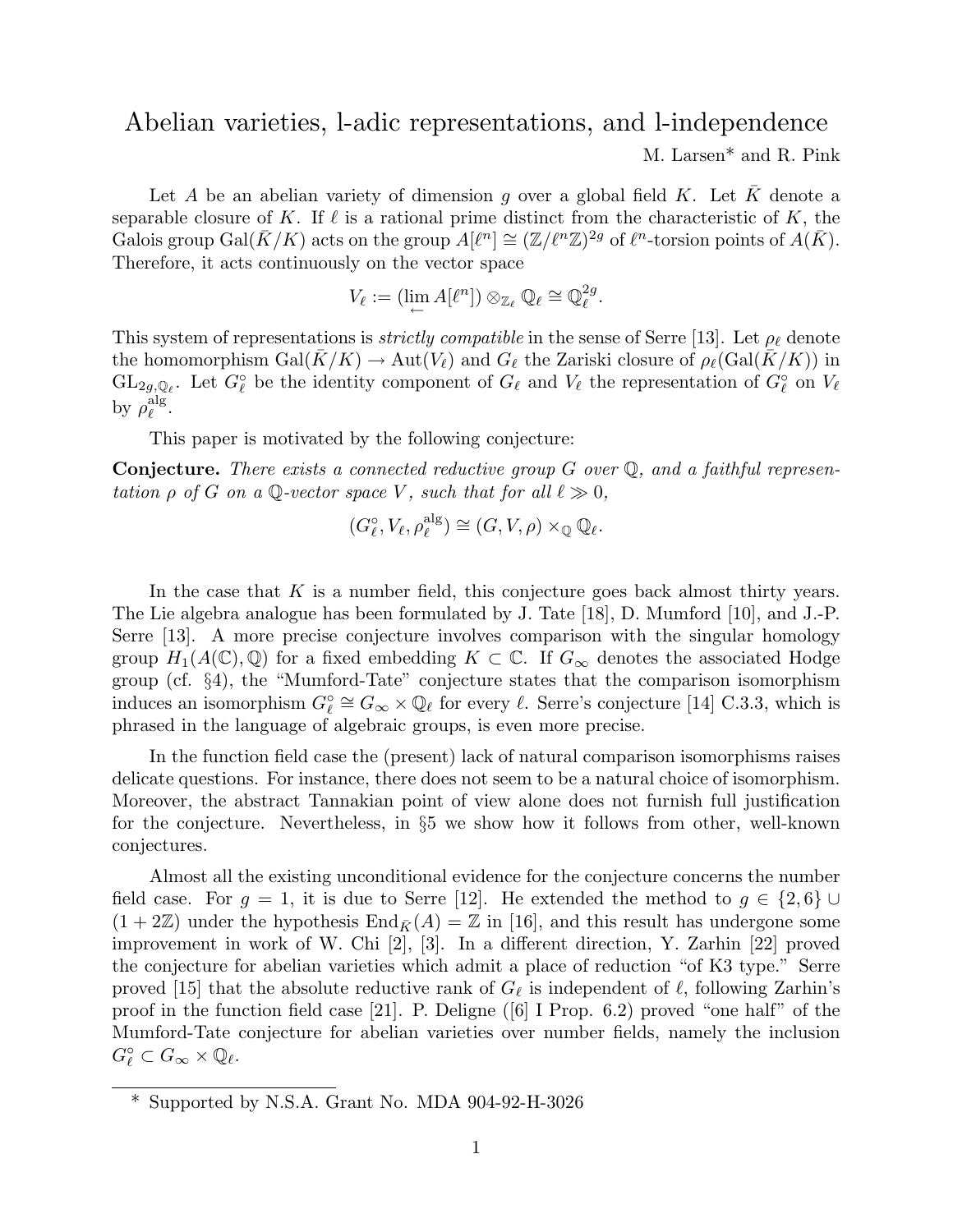Our results fall considerably short of a proof of the general conjecture, but they provide supporting evidence of several different kinds. Our main theorems are as follows:

**Theorem 3.3–3.4.** Assume that the center of  $\text{End}_{\bar{K}}(A)$  is equal to  $\mathbb{Z}$ . Suppose the "splitting field" associated with A (cf. §1) is Q or that  $g = \dim(A)$  is divisible neither by  $3^{15}$ nor by  $2^4m^5$  for any integer  $m \geq 2$ . Then there exists a connected reductive group G over  $\mathbb Q$ , and a faithful representation  $\rho$  of G on a vector space V, such that

$$
(G_{\ell}^{\circ}, V_{\ell}, \rho_{\ell}^{\text{alg}}) \cong (G, V, \rho) \times_{\mathbb{Q}} \mathbb{Q}_{\ell}
$$

for all  $\ell$  belonging to a set of primes of Dirichlet density one. If K is a function field, such an isomorphism exists for all  $\ell \gg 0$ .

**Theorem 4.1.** Suppose that K is a function field. Let  $\sigma_{\ell}$  denote the action of End<sub> $\bar{K}(A)$ </sub> on  $V_{\ell}$ . There exists a complex vector space V with a representation  $\sigma$  of End<sub> $\bar{K}(A)$ </sub> and a faithful representation  $\rho$  of a connected complex reductive group  $G$ , such that

$$
(G_\ell^{\circ}, V_\ell, \rho_\ell^{\mathrm{alg}}, \sigma_\ell) \times_{\mathbb{Q}_\ell} \mathbb{C} \cong (G, V, \rho, \sigma)
$$

for all  $\ell$  and all embeddings  $\mathbb{Q}_{\ell} \hookrightarrow \mathbb{C}$ .

**Theorem 4.3.** Suppose that K is a number field, and let  $G_{\infty}$  denote the Hodge group of A for a fixed embedding  $K\subset\mathbb{C}$ . If  $\mathrm{rank}(G_{\ell}^\circ)=\mathrm{rank}(G_\infty)$  for some  $\ell,$  then  $G_{\ell}^\circ=G_\infty\times\mathbb{Q}_\ell$ for every  $\ell$ . In particular, if the Mumford-Tate conjecture holds for one prime, then it holds for every prime.

We would like to thank W. Barker for allowing us to present his unpublished result (Theorem 3.2) below. We would also like to acknowledge useful discussions with C.-L. Chai and J. Milne.

### $§1.$  Pure compatible systems of  $\ell$ -adic representations: Generalities

Let K be a global field, *i.e.*, a number field or the field of rational functions on an algebraic curve over a finite field. Let  $K$  denote a separable closure of  $K$ . We recall Serre's definition [13] of a *strictly compatible system of*  $\ell$ *-adic representations* of Gal(K/K): Let S be a finite set of non-archimedean primes of K. The compatible system consists of a continuous representation  $\rho_\ell$  of Gal( $\bar{K}/K$ ) on a finite dimensional Q<sub> $\ell$ </sub>-vector space  $V_\ell$ , for all  $\ell \nmid char(K)$ . One assumes that  $\rho_{\ell}$  is unramified at every non-archimedean place  $v \notin S$ whose residue characteristic is not  $\ell$ . For all such  $\ell$ , v, the characteristic polynomial of the image  $\rho_{\ell}(\text{Frob}_{v})$  of Frobenius is well-defined, and the compatibility condition states that its coefficients lie in  $\mathbb Q$  and depend only on  $v$ . Clearly, this condition implies that the dimension n of  $V_\ell$  is independent of  $\ell$ . We assume that the system is pure of weight  $w \in \mathbb{Z}$ , *i.e.* that the eigenvalues of  $\rho_{\ell}(\text{Frob}_{v})$  have absolute value  $q_{v}^{w/2}$  for every complex embedding, where  $q_v$  is the number of elements in the residue field of v. Throughout this paper, compatible system always means strictly compatible system in the sense of Serre.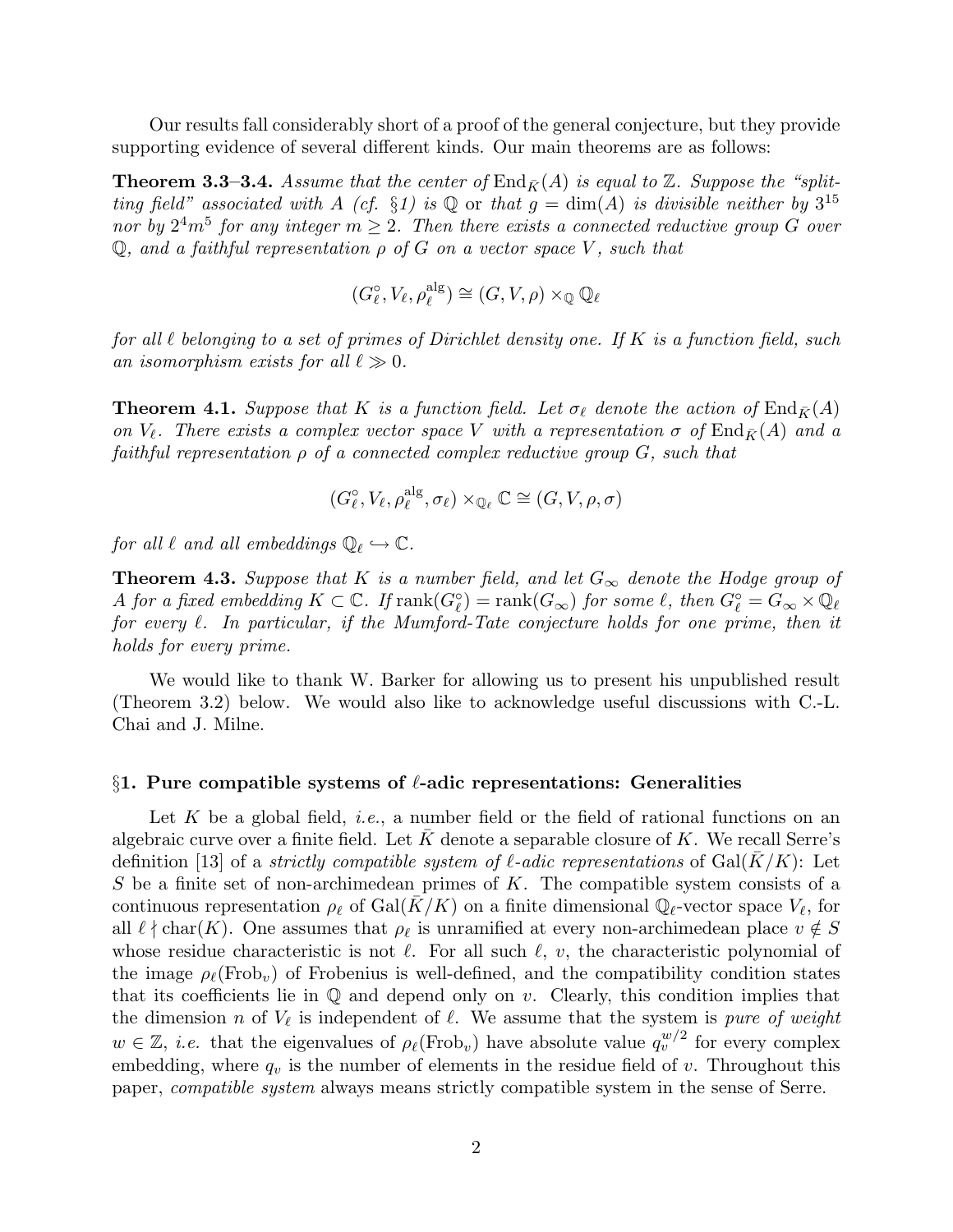For example, when X is a smooth proper variety over K, then by Deligne [5] 3.3.9, the l-adic cohomology  $V_{\ell} := H^w(X \times_K \overline{K}, \mathbb{Q}_{\ell})$  is a pure compatible system of weight w, with  $S$  the set of primes of bad reduction for  $X$ .

The *algebraic monodromy group* of  $\rho_{\ell}$ , denoted  $G_{\ell}$ , is defined as the Zariski closure of  $\rho_\ell(\text{Gal}(\bar{K}/\tilde{K}))$  in the algebraic group  $\text{Aut}_{\mathbb{Q}_\ell}(V_\ell) \cong \text{GL}_{n,\mathbb{Q}_\ell}$ . Replacing  $\rho_\ell$  by its semisimplification does not affect characteristic polynomials. Thus none of our basic assumptions changes and no information is lost, except that  $G_\ell$  is replaced by its reductive part. We assume throughout that  $\rho_\ell$  is semisimple, so  $G_\ell$  is reductive. In fact, as we will see, the theorem of Zarhin-Faltings (Th. 3.1 below) implies that  $\rho_{\ell}$  is semisimple in the case of the system of Tate modules of an abelian variety over a global field.

We are interested mainly in the connected component of the identity  $G_{\ell}^{\circ}$ . By Serre  $([15]$  p. 17, [17] 2.2.3, cf. also [9] 6.14), we know:

**Proposition 1.1.** (i) If  $G_\ell$  is connected for some  $\ell$ , then it is so for every  $\ell$ . (*ii*) The open subgroup  $\rho_{\ell}^{-1}$  $\iota_{\ell}^{-1}(G_{\ell}^{\circ}(\mathbb{Q}_{\ell}))$  is independent of  $\ell$ . (iii) The groups  $G_{\ell}/G_{\ell}^{\circ}$  for different  $\ell$  are canonically isomorphic.

Of course  $G_{\ell}^{\circ}$  does not change if K is replaced by a finite extension. Thus, Prop. 1.1 allows us to reduce to the case that every  $G_{\ell}$  is connected, whenever desired.

Let us recall some definitions from [9]. First consider a connected reductive subgroup G of  $GL_n$  over a field F of characteristic zero. A regular semisimple element  $g \in G(F)$  lies in a unique maximal torus  $T_g \subset G$ . We say that g is Γ-regular if it is regular semisimple, if every automorphism of  $T_g \times_F \overline{F}$  which fixes g and preserves the formal character of  $T_g \subset GL_n$  is trivial, and if the only  $GL_n(\overline{F})$ -conjugate of  $T_g$  that contains g is  $T_g$  itself. (The equivalence of this definition with that in [9] 4.5 can be proved easily, using [9] 4.4–7.) A non-archimedean place  $v \notin S$  of K is called good if the image of Frobenius  $\rho_\ell(\text{Frob}_v)$ belongs to  $G_{\ell}^{\circ}$  and is  $\Gamma$ -regular with respect to this group. By [9] 4.5, 6.14 this condition does not depend on the choice of  $\ell$ . Moreover, by [9] 7.2, the set of good primes has positive Dirichlet density.

For every good v there exists a *characteristic torus*  $T_v \subset GL_{n,\mathbb{Q}}$ , an element  $t_v \in T_v(\mathbb{Q})$ , and a family of isomorphisms  $\phi_\ell : GL_{n,\mathbb{Q}_\ell} \to GL(V_\ell)$  coming from a choice of basis on each  $V_{\ell}$ , such that for every  $\ell$ ,

$$
\phi_{\ell}(t_v) = \rho_{\ell}(\text{Frob}_v),
$$

and  $\phi_{\ell}(T_v \times_{\mathbb{Q}} \mathbb{Q}_{\ell})$  is a maximal torus of  $G_{\ell}^{\circ}$  ([9] 4.7). (Note that the characteristic torus usually but not always coincides with Serre's Frobenius torus [15].) The splitting field of  $T_v$ is equal to the splitting field of the characteristic polynomial of  $\rho_{\ell}(\text{Frob}_{v})$ . The intersection of these fields, for all good v, is called the *splitting field* of  $\{\rho_\ell\}$  and denoted E. In particular, it is a finite Galois extension of  $\mathbb{Q}$ . The splitting field does not change when K is replaced by a finite extension (this follows, e.g., from [9] 8.4). Since our compatible system is pure, the eigenvalues of Frobenius lie in CM fields; thus E is either totally real or CM.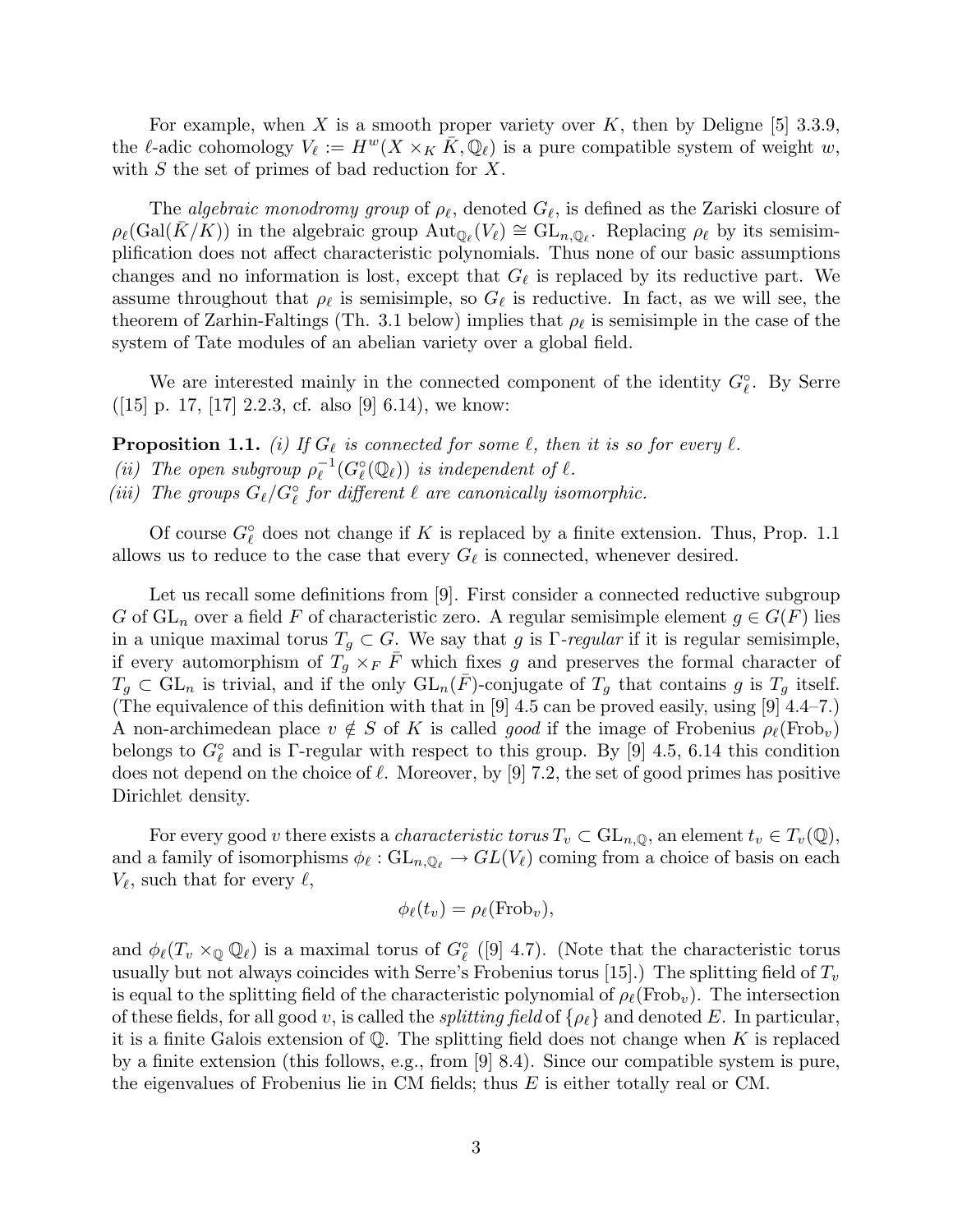The term "splitting field" is justified by the fact that whenever there exists a  $G/\mathbb{Q}$ such that  $G_{\ell}^{\circ} = G \times_{\mathbb{Q}} \mathbb{Q}_{\ell}$  for all  $\ell \gg 0$ , then E is the splitting field of the quasi-split inner form of G. Note that the existence of such a G requires all but finitely many  $G_{\ell}^{\circ}$  to be unramified, *i.e.*, quasi-split over  $\mathbb{Q}_\ell$  and split over an unramified extension. In [9] 8.9 we proved something weaker, namely:

**Proposition 1.2.** For all  $\ell$  belonging to a set of primes of Dirichlet density one,  $G_{\ell}^{\circ}$  is unramified over  $\mathbb{Q}_\ell$  and split over  $E \otimes \mathbb{Q}_\ell$ .

Suppose that for every  $\ell$  we are given a Galois invariant  $\mathbb{Z}_{\ell}$ -lattice  $\Lambda_{\ell} \subset V_{\ell}$ . This is the case, in particular, for a compatible system of representations arising as the  $\ell$ adic cohomology of a smooth proper variety. Let  $\mathcal{G}_{\ell}^{\circ}$  be the Zariski closure of  $G_{\ell}^{\circ}$  in the algebraic group  ${\rm Aut}_{\mathbb{Z}_\ell}(\Lambda_\ell) \cong \widetilde{{\rm GL}}_{n,\mathbb{Z}_\ell}$ , endowed with the unique structure of reduced closed subscheme. This is a subgroup scheme that is flat over  $\mathbb{Z}_{\ell}$ . If  $\mathcal{G}_{\ell}^{\circ}$  is smooth with reductive fibres, then  $G_{\ell}$  must be unramified. We know somewhat less, namely

**Proposition 1.3.** For all  $\ell \gg 0$ ,  $\mathcal{G}_{\ell}^{\circ}$  is smooth and of constant reductive rank over  $\mathbb{Z}_{\ell}$ .

**Proof.** By Prop. 1.1 we may assume that all  $G_\ell$  are connected. We abbreviate  $\mathcal{G}_\ell := \mathcal{G}_\ell^\circ$ . Fix a good place v of K. If  $\lambda_i \in \mathbb{Q}$  are the pairwise distinct eigenvalues of Frob<sub>v</sub>, we may assume that  $\ell$  does not divide the discriminant  $\prod_{i \neq j} (\lambda_i - \lambda_j)^2$ . In other words, no two distinct eigenvalues can become congruent modulo a prime above  $\ell$ . By the definition of "good" we have  $t_\ell := \rho_\ell(\text{Frob}_v) \in T_\ell(\mathbb{Q}_\ell)$  for a unique maximal torus  $T_\ell \subset G_\ell$ . Our assumption on the eigenvalues implies that  $T_\ell$  splits over some unramified extension  $F/\mathbb{Q}_\ell$ . The eigenspace decomposition of  $V_\ell \otimes_{\mathbb{Q}_\ell} F$  under  $T_\ell$  coincides with that under  $t_\ell$ , and by our assumption on  $\ell$  this is also the same as the decomposition under the prime-to- $\ell$  part of  $t_\ell$ . But the latter induces a direct sum decomposition on the lattice  $\mathcal{O}_F^n \cong \Lambda_\ell \otimes_{\mathbb{Z}_\ell} \mathcal{O}_F$ . It follows that  $T_{\ell,F} \cong \mathbb{G}_{m,F}^r$  extends to a closed subgroup scheme  $\mathcal{T}_{\mathcal{O}_F} \cong \mathbb{G}_{m,\mathcal{O}_F}^r \hookrightarrow \text{GL}_{n,\mathcal{O}_F}$ . Of course,  $\mathcal{T}_{\mathcal{O}_F}$  is contained in  $\mathcal{G}_{\ell,\mathcal{O}_F}$ .

Let  $L_\alpha$  be a root space with respect to  $T_{\ell,F}$  in the Lie algebra of  $G_{\ell,F}$ . Then  $L_\alpha\cap\mathfrak{gl}_{n,\mathcal{O}_F}$ is a free  $\mathcal{O}_F$ -module of rank 1. If  $\ell \geq n$ , we may use exp and log to go back and forth between nilpotent subalgebras and unipotent subgroups. Thus  $L_{\alpha} \cap \mathfrak{gl}_{n,\mathcal{O}_F}$  is the Lie algebra of a subgroup scheme  $\mathcal{U}_{\alpha} \subset GL_{n,\mathcal{O}_{F}}$  that is isomorphic to the additive group. Again, this subgroup scheme must be contained in  $\mathcal{G}_{\ell,\mathcal{O}_F}$ , and  $\mathcal{I}_{\mathcal{O}_F}$  acts on it through the character  $\alpha$ . Consider the product morphism

$$
\mathcal{T}_{\mathcal{O}_F}\times_{\mathcal{O}_F}\prod_{\alpha}\mathcal{U}_{\alpha}\longrightarrow \mathcal{G}_{\ell,\mathcal{O}_F}.
$$

The induced map of relative tangent spaces at the identity section is equivariant under  $\mathcal{T}_{\mathcal{O}_F}$ , hence it must be injective. Since the identity section on both sides splits off the horizontal tangent space, our morphism induces an injection of the full tangent space. Thus it is a closed embedding in a Zariski neighborhood of the identity section. On the other hand it is a local isomorphism in the generic fibre. It follows that, near the identity section, the Zariski closure of  $G_{\ell,F}$  in  $\mathrm{GL}_{n,\mathcal{O}_F},$  with the unique structure of reduced closed subscheme, is contained in the image of the product morphism. As  $\mathcal{O}_F$  is unramified over  $\mathbb{Z}_\ell$ , the definition of  $\mathcal{G}_\ell$  as Zariski closure with unique reduced structure commutes with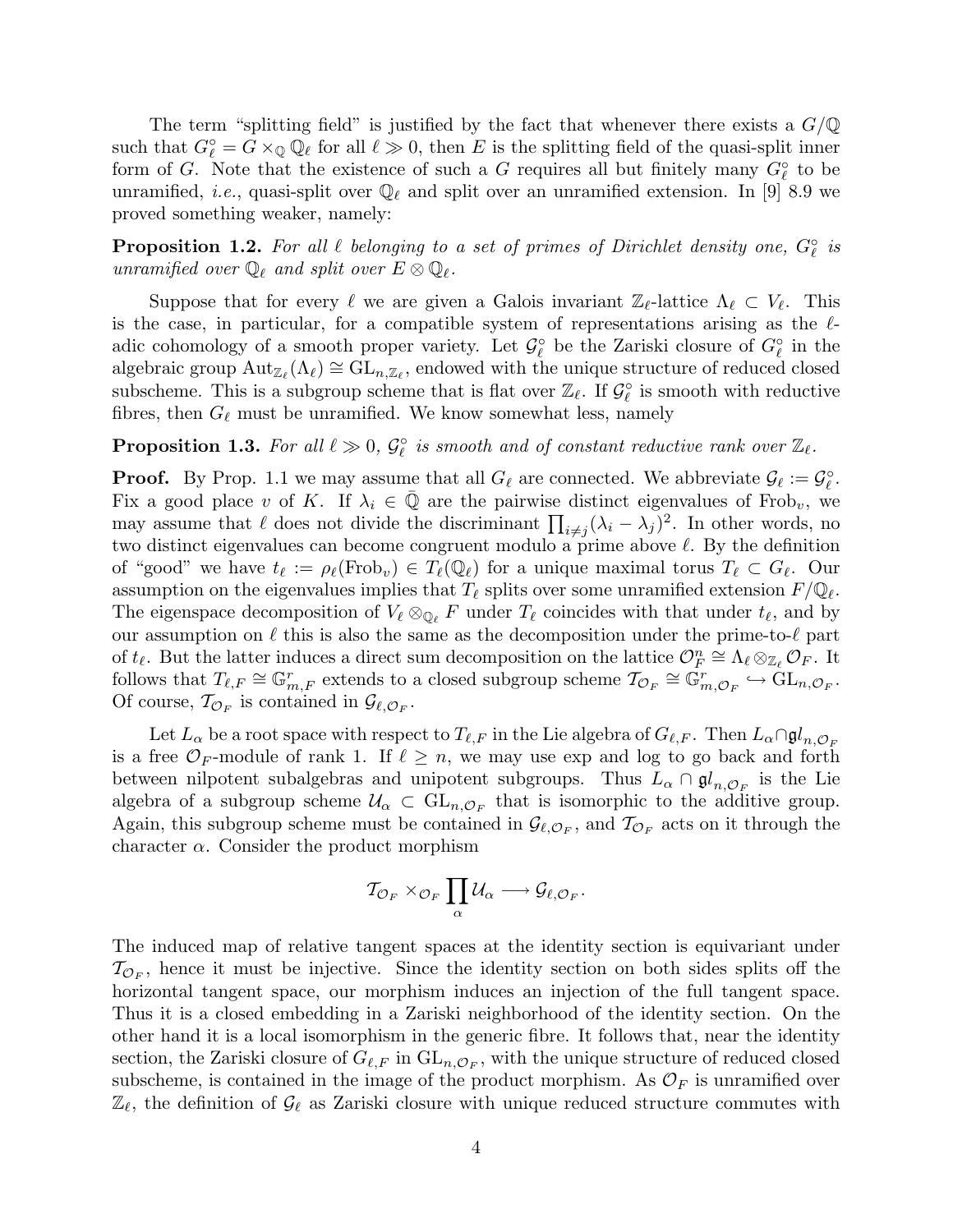base change. Thus our morphism must be a local isomorphism near the identity section. Since the left hand side is smooth over  $\mathcal{O}_F$ , the proposition follows.

#### §2. The function field case

In this section we restrict to the case that K is a function field. Let  $\mathbb{F}_q \subset K$  be the field of constants and X a smooth geometrically connected algebraic curve over  $\mathbb{F}_q$ with function field K. We remove from X the finite set where the  $\rho_{\ell}$  may be ramified, and fix a geometric point  $\bar{x}$  of X. Then each  $\rho_{\ell}$  comes from a representation of the étale fundamental group  $\pi_1(X, \bar{x})$  which we denote again by  $\rho_\ell$ . Every  $V_\ell$  is the stalk at  $\bar{x}$  of a lisse  $\ell$ -adic sheaf  $\mathcal{F}_{\ell}$  on X, which is pointwise pure of weight w.

There is a short exact sequence of étale fundamental groups

$$
0 \to \pi_1(\bar{X}, \bar{x}) \to \pi_1(X, \bar{x}) \xrightarrow{\pi} \widehat{\mathbb{Z}} \to 0,
$$

where  $\bar{X}$  obtained from X by extension of scalars to  $\bar{\mathbb{F}}_q$ . The term on the left hand side is called the geometric fundamental group of X. The Zariski closure,  $G_{\ell}^{\text{geom}}$  $_{\ell}^{\text{geom}},$  of  $\rho_{\ell}(\pi_1(\bar{X},\bar{x}))$ is called the *geometric monodromy group*. It is a normal subgroup of  $G_\ell$ . Since  $\mathcal{F}_\ell$  is pure, it follows from [5] 1.3.9 and 3.4.1 (iii) that  $G_{\ell}^{\text{geom}}$  $_{\ell}^{\text{geom}}$  is semisimple. In fact,  $(G_{\ell}^{\text{geom}})$  $l^{\text{geom}}$ <sup>o</sup> is the derived group of  $G_{\ell}^{\circ}$ .

**Proposition 2.1.** The dimension of the space of invariants  $V_{\ell}^{G_{\ell}^{\text{geom}}}$  is independent of  $\ell$ .

**Proof.** The cohomology with compact support  $H_c^i(\bar{X}, \mathcal{F}_\ell)$  vanishes in degrees  $i > 2$ . For  $i = 2$  it is canonically isomorphic to  $V_{\ell}^{\tilde{G}_{\ell}^{\text{geom}}}(-1)$ , where  $(-1)$  denotes Tate twist; it is therefore pure of weight  $w + 2$ . In degrees  $i < 2$  it is mixed of weight  $\leq w + i$ , by [5] 3.3.1; in particular it has weights  $\langle w+2 \rangle$ . It follows that the dimension in question can be described as the sum of the multiplicities of all Frobenius eigenvalues of weight  $w + 2$  in the virtual representation  $\sum (-1)^{i} H_c^{i}(\bar{X}, \mathcal{F}_{\ell})$ . By the Lefschetz trace formula ([4] Rapport, 3.1) this number depends only on the zeta function of  $(X, \mathcal{F}_{\ell})$ , which is, by the compatibility assumption, independent of  $\ell$ .

Of course the proposition can be applied to any compatible system of representations that is obtained from  ${V_{\ell}}$  by linear algebra. That is, consider any algebraic representation of  $\mathrm{GL}_{n,\mathbb{Q}}$  on a space W. On  $W \otimes \mathbb{Q}_\ell$  we obtain a representation of  $G_\ell^{\text{geom}}$  $_{\ell}^{\text{geom}}$ , unique up to isomorphism, such that  $\dim(W \otimes \mathbb{Q}_\ell)^{G_\ell^{\text{geom}}}$  is independent of  $\ell$ . In the terminology of [8] all the pairs  $(G_{\ell}^{\text{geom}})$  $\ell_{\ell}^{\text{geom}}, V_{\ell}$  have the same dimension data.

Proposition 2.2. (i) If  $G_{\ell}^{\text{geom}}$  $\int_{\ell}^{\text{geom}}$  is connected for some  $\ell$ , then it is so for every  $\ell$ . (*ii*) The open subgroup  $\rho_e^{-1}$  $\bar{\ell}^1_{{\ell}}((G^{\text{geom}}_{\ell})$  $\mathbb{S}_{\ell}^{\text{geom}}(\mathbb{Q}_{\ell}) \cap \pi_1(\bar{X}, \bar{x})$  is independent of  $\ell$ . (iii) The groups  $G_{\ell}^{\text{geom}}$  $\ell^{\rm geom}/(\tilde{G}_{\ell}^{\rm geom})$  $\int_{\ell}^{\text{geom}}$  of  $\ell$  afferent  $\ell$  are canonically isomorphic.

**Proof.** First we show that (i), if universally true, implies the rest. The open subgroup  $\rho_{\ell}^{-1}$  $_{\ell}^{-1}((G_{\ell}^{\text{geom}}% )^{1}(\Gamma_{\ell}^{\text{G}}% ))=\left( \frac{1}{\ell}(\Gamma_{\ell}^{\text{G}}% )\right) ^{\frac{1}{\ell}}$  $(\mathbb{Q}_\ell)$   $\cap$   $\pi_1(\bar{X}, \bar{x})$  belongs to a finite extension of  $K\bar{\mathbb{F}}_q$ . We can write this extension as  $L\overline{\mathbb{F}}_q$  for a finite extension  $L/K$ . We can apply the same constructions to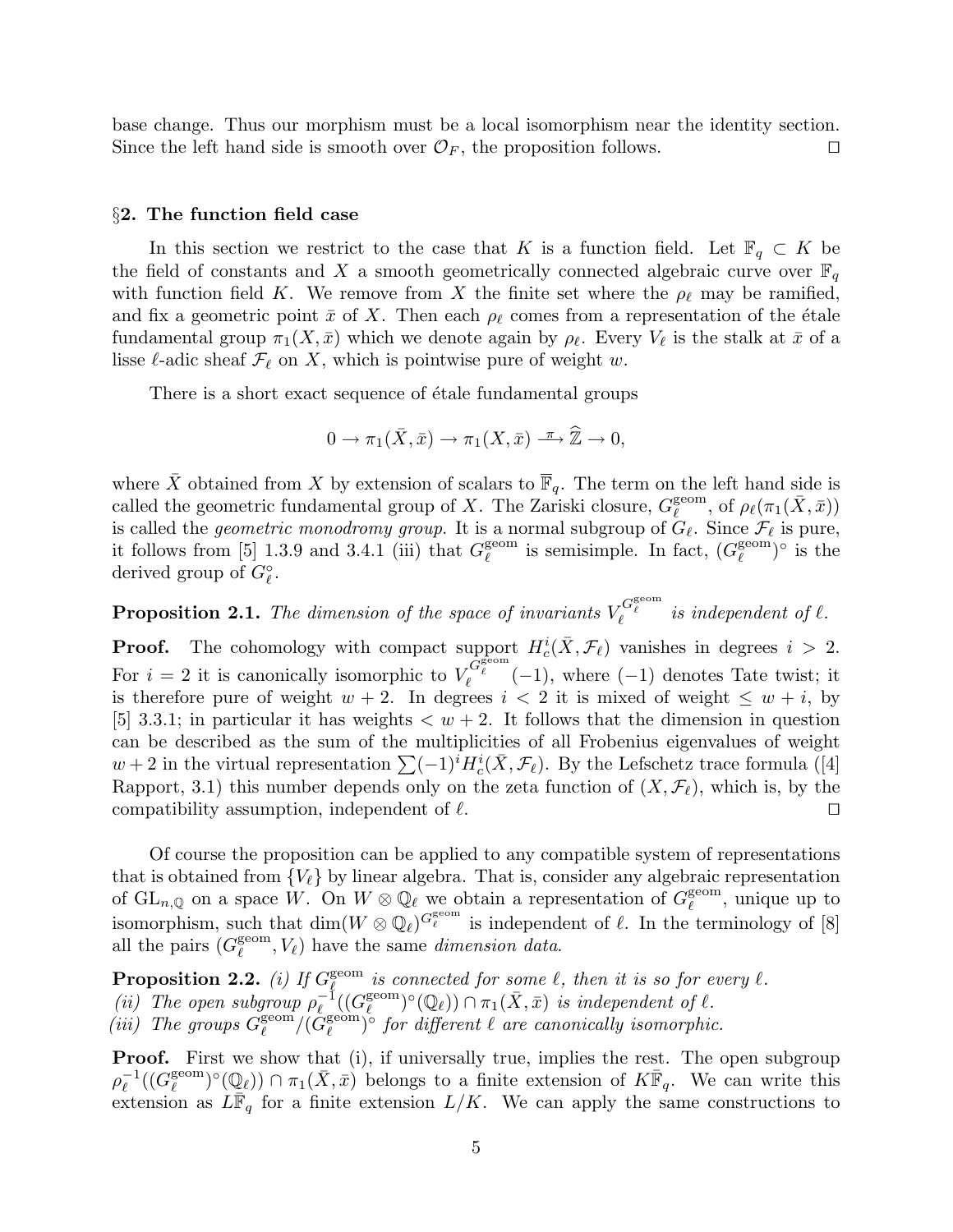the representations  $\rho_{\ell'}|_{Gal(\bar{L}/L)}$ . By construction the geometric monodromy group of this representation is equal to  $(G_{\ell}^{\text{geom}})$  $\ell^{\text{geom}}$  of  $\ell' = \ell$ , so by (i) it is connected for any  $\ell'$ . This implies that every  $\rho_{\ell}^{-1}$  $^{-1}_{\ell}((G_{\ell}^{\mathrm{geom}}% )^{2n})_{\ell}^{\mathrm{G}}(\theta_{\ell}^{\mathrm{G}}% )=O_{\ell}^{\mathrm{G}}(\theta_{\ell}^{\mathrm{G}}% )$  $\mathbb{E}^{\text{econ}}_{\ell}$   $(\mathbb{Q}_{\ell})$   $\cap$   $\pi_1(\bar{X}, \bar{x})$  is contained in every other, so all are equal. Part (iii) follows immediately from (ii).

To prove (i) we consider the dimension functions

$$
W \mapsto \dim \left( (W \otimes \mathbb{Q}_\ell)^{\mathrm{Gal}(\bar{K}/L\bar{\mathbb{F}}_q)} \right)
$$

as  $L$  ranges over all finite extensions of  $K$ . Of course invariant dimensions cannot decrease when L increases. The lemma below implies that  $G_{\ell}^{\text{geom}}$  $\ell^{\text{geom}}$  is connected if and only if this function stays the same for every finite extension  $L$ . By Prop. 2.1 this condition is independent of  $\ell$ , so the corollary follows.

**Lemma 2.3.** Let G be a reductive algebraic subgroup of  $GL_n$  over a field. Suppose that for every representation of  $GL_n$  on a finite dimensional vector space W we have  $\dim(W^{G^{\circ}})$  =  $\dim(W^G)$ . Then G is connected.

**Proof.** The diagram of algebraic groups

$$
\begin{array}{ccc}\nGL_n & \leftarrow & G & \rightarrowtail & G/G^{\circ} \\
\parallel & \parallel & \parallel & \parallel \\
\text{Spec } S & \leftarrow & \text{Spec } A & \rightarrowtail & \text{Spec } B\n\end{array}
$$

corresponds to the equivariant diagram of G-representations  $S \rightarrow A \leftrightarrow B$ . There exists a finite dimensional  $GL_n$ -invariant subspace  $W \subset S$  whose image in A contains B. By complete reducibility under G the representation  $W|_G$  contains a direct summand isomorphic to B. Now by assumption

$$
0 = \dim(W^{G^{\circ}}) - \dim(W^G) \ge \dim(B^{G^{\circ}}) - \dim(B^G) = [G:G^{\circ}] - 1,
$$

so  $[G:G^{\circ}] = 1$ , as desired.

We fix embeddings  $\mathbb{Q}_\ell \subset \mathbb{C}$  which we use without further mention. We write  $\rho_\ell^{\text{geom}}$  $\ell$ (resp.  $\rho_{\ell}^{\mathrm{alg}}$  $\mathcal{L}^{\text{alg}}_{\ell}$ ) for the tautological representation of  $(G_{\ell}^{\text{geom}})$  $\ell^{geom}_{\ell}$  on  $V_{\ell}$ . Note that if one  $\rho_{\ell}^{\text{geom}}$  $\ell^{\text{geom}}$  is absolutely irreducible, then so are all others; this follows at once by applying Prop. 2.1 to the representation on  $\text{End}(V_{\ell}).$ 

**Theorem 2.4.** The connected component of the identity  $(G_{\ell}^{\text{geom}})$  $\int_{\ell}^{\text{geom}}$   $\rangle^{\circ} \times_{\mathbb{Q}_{\ell}} \mathbb{C}$  is, up to isomorphism, independent of  $\ell$ . If the  $\rho_{\ell}$  are absolutely irreducible, then the complexified triple  $\overline{((G_{\ell}^{\text{geom}})$  $(\ell^{\mathrm{geom}})^{\circ}, \bar V_{\ell}, \rho_{\ell}^{\mathrm{alg}}$  $\mathcal{L}_{\ell}^{alg}$ )  $\times_{\mathbb{Q}_{\ell}} \mathbb{C}$  is, up to isomorphism, independent of  $\ell$ .

**Proof.** By Prop. 2.2 we are reduced to the case that the  $G_{\ell}^{\text{geom}}$  $_{\ell}^{\text{geom}}$  are already connected. Then the theorem follows from [8] Th. 1 and Th. 2.  $\Box$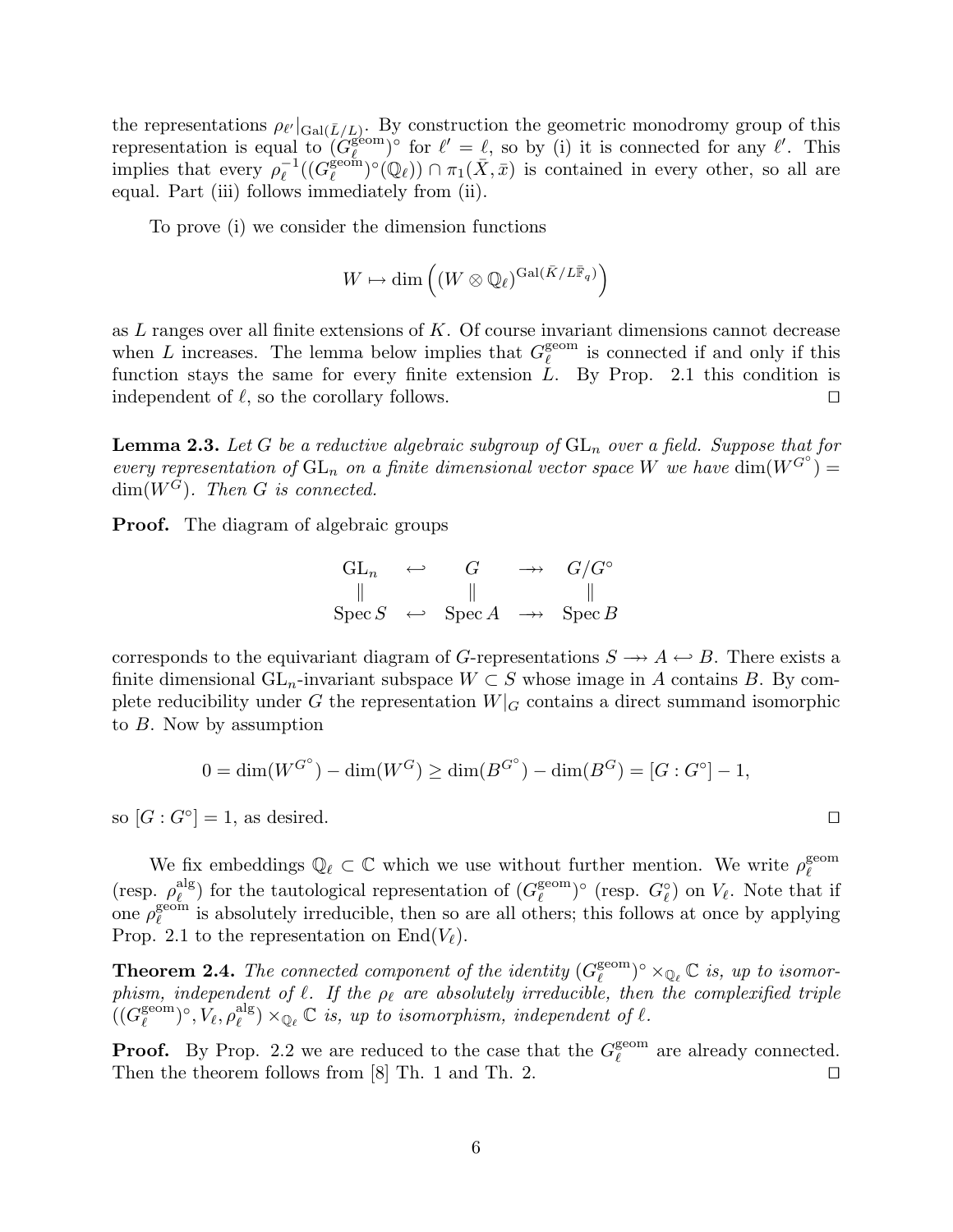After choosing a basis for  $V_{\ell}$  the second part of this theorem says that  $(G_{\ell}^{\text{geom}})$  $_{\ell}^{\text{geom}}$ ) $^{\circ} \times_{\mathbb{Q}_{\ell}} \mathbb{C}$ is independent of  $\ell$  up to conjugation in  $GL_n\mathbb{C}$ . For compatible systems coming from cohomology one expects this to be true without irreducibility assumptions. But this cannot be proved by invariant theory alone, for it is known ([8] Th. 3) that for  $n \gg 0$  there exist non-conjugate, though isomorphic, connected semisimple subgroups of  $GL_{n,\mathbb{C}}$  with the same dimension data. In the case of abelian varieties this gap can be closed: see §4.

The results 2.1–4 extend directly to pure compatible systems of λ-adic representations. More precisely, let F be a number field and denote its completion at a finite prime  $\lambda$  by  $F_{\lambda}$ . A system of continuous representations  $\rho_{\lambda}$  of  $Gal(K/K)$  on  $F_{\lambda}$ -vector spaces  $V_{\lambda}$ , for  $\lambda \nmid \text{char}(K)$ , is called compatible if  $\rho_{\lambda}$  is unramified at every place  $v \notin S$  whose residue characteristic is different from that of  $\lambda$ , and if the characteristic polynomial of  $\rho_{\lambda}(\text{Frob}_{v})$ has coefficients in F and is independent of  $\lambda$ . The geometric monodromy groups are then linear algebraic groups over  $F_{\lambda}$ , and the independence of  $\ell$  holds for the extension of scalars under any embedding  $F_{\lambda} \subset \mathbb{C}$ .

In the next section we shall need information about the  $\mathbb{Q}_\ell$ -rational structure of  $G_\ell^\circ$ that holds without Dirichlet density restriction. For this purpose we take up the method of [9]. Let T be the characteristic torus associated to a fixed good place of  $K$ ; after choosing a basis of each  $V_\ell$  we may assume that  $T \times \mathbb{Q}_\ell$  is a maximal torus of  $G_\ell^\circ \subset \mathrm{GL}_{n,\mathbb{Q}_\ell}$  (cf. the definition of "good" in §1). Let  $\Gamma$  denote the group of all automorphisms of  $T \times \overline{Q}$  that fix the formal character of its tautological representation. For every  $\ell$ , let  $W_{\ell}$  denote the absolute Weyl group of  $G_{\ell}^{\circ}$  with respect to  $T \times \mathbb{Q}_{\ell}$ , and  $N_{\ell}$  its normalizer in  $\Gamma$ . Consider any unramified maximal torus  $T'_\ell \subset G_\ell^\circ$  and conjugate it into  $T \times \mathbb{Q}_\ell$  under  $G_\ell^\circ(\bar{\mathbb{Q}}_\ell)$ . The action of Frob<sub>l</sub> on the character group of  $T'_{\ell}$  corresponds to an element  $\sigma(T'_{\ell}) \in N_{\ell}$ , whose  $W_{\ell}$ -conjugacy class depends only on  $T'_{\ell}$ .

Now assume that  $G_{\ell}^{\circ}$  is unramified. Then the  $W_{\ell}$ -conjugacy classes thus obtained form a full coset  $\sigma(G_\ell^{\circ})W_\ell$  ([9] 3.10). Moreover,  $G_\ell^{\circ}$  is determined up to  $\mathrm{GL}_n(\mathbb{Q}_\ell)$ -conjugacy by its  $GL_n(\mathbb{C})$ -conjugacy class and this coset modulo  $N_\ell$ . Fix  $\ell$  and finitely many maximal tori  $T_{\ell,i} \subset G_{\ell}^{\circ}$  such that the  $\sigma(T_{\ell,i})$  meet all the conjugacy classes in  $\sigma(G_{\ell}^{\circ})W_{\ell}$ . By [9] 8.2 we can find characteristic tori  $T_i \subset GL_{n,\mathbb{Q}}$  associated to good places of K, such that every  $T_i \times \mathbb{Q}_\ell$  is conjugate to  $T_{\ell,i}$  under  $GL_n(\mathbb{Q}_\ell)$ . The set of all primes  $\ell'$  with the same Frobenius conjugacy class as  $\ell$  in the splitting field of every  $T_i$  has positive Dirichlet density. By Prop. 1.2 the same holds for the subset, denoted  $\mathbb{L}$ , of all those for which, in addition,  $G_{\ell'}^{\circ}$  is unramified. By construction every  $T_i \times \mathbb{Q}_{\ell'}$  is  $GL_n(\mathbb{Q}_{\ell'})$ -conjugate to a maximal torus of  $G_{\ell'}^{\circ}$ . For  $\ell' \in \mathbb{L}$  this implies that  $\sigma(T_{\ell,i})$  and  $\sigma(T_{\ell',i})$  are conjugate under  $\Gamma$ . To express this state of affairs in a concise form, denote by [S], for any subset  $S \subset \Gamma$ , the set of all elements of  $\Gamma$  that are conjugate to an element of S. We have proved:

**Lemma 2.5.** For every  $\ell' \in \mathbb{L}$ , we have  $[\sigma(G_{\ell}^{\circ})W_{\ell}] \subset [\sigma(G_{\ell'}^{\circ})W_{\ell'}].$ 

**Proposition 2.6.** For any  $\ell$  that splits in E, if  $G_{\ell}^{\circ}$  is unramified, then it is split.

**Proof.** Let  $\ell' \in \mathbb{L}$  as above; by Prop. 1.2 we may even suppose that  $G_{\ell'}^{\circ}$  splits over  $E \otimes \mathbb{Q}_{\ell'}$ . Since  $\ell$  splits in E, so does  $\ell'$ , and  $G_{\ell'}^{\circ}$  is split. In other words  $\sigma(G_{\ell'}^{\circ}) \in W_{\ell'}$ . By the first part of Th. 2.4 (this is the only place in the proof where we use the hypothesis that K is a function field), the pairs  $(T \times \mathbb{C}, W_{\ell})$  and  $(T \times \mathbb{C}, W_{\ell'})$  are isomorphic. (Caution: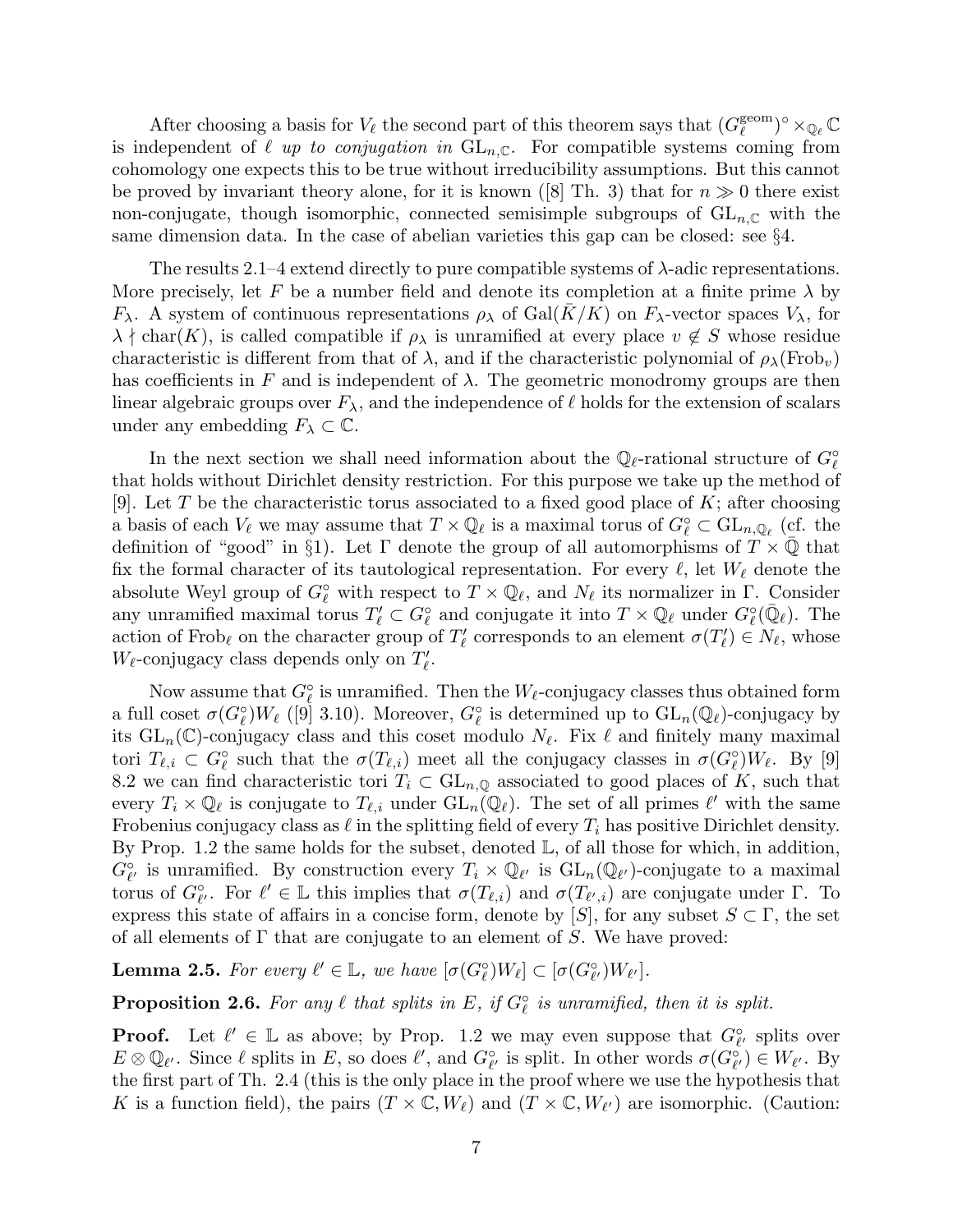we do not know that  $W_{\ell}$  and  $W_{\ell'}$  are conjugate under  $\Gamma$ ; cf. [8] Th. 3.) For any set S of automorphisms of T let [[S]] denote the set of all characteristic polynomials of  $\gamma \in S$ acting on the character group of  $T$ . So far we know

$$
[[\sigma(G_{\ell}^{\circ})W_{\ell}]] \subset [[\sigma(G_{\ell'}^{\circ})W_{\ell'}]] = [[W_{\ell'}]] = [[W_{\ell}]].
$$

We have therefore reduced the proposition to the following lemma.

**Lemma 2.7.** Let  $T \subset G$  be a maximal torus in a connected reductive group over  $\mathbb{C}$ . Let W denote the associated Weyl group. Let  $\sigma$  be an automorphism of finite order of T that preserves the root system of G. If  $[ [\sigma W] ] \subset [[W]]$ , then  $\sigma \in W$ .

**Proof.** This is done as in [9] §2. Let  $\Phi_r$  denote the  $r^{\text{th}}$  cyclotomic polynomial. We define a kind of lexicographic order on the set of all polynomials which are products of powers of the  $\Phi_r$ . For two such polynomials we write  $f \succ g$  if, for some r, the multiplicity of  $\Phi_r$ in f is greater than that in g, but for all  $s > r$  the multiplicity of  $\Phi_s$  is the same. Clearly  $f \succeq g \Leftrightarrow f \succ g$  or  $f = g$  defines a total order. It suffices to prove max $[[\sigma W]] \succ \max[[W]]$ whenever  $\sigma \notin W$ . Now max $[\sigma W]$  is preserved under isogenies and is multiplicative for decompositions of  $(G, T, \sigma)$ . Thus it suffices to prove the inequality in the case that  $(G, T, \sigma)$  cannot be decomposed further, up to isogeny. For these the inequality follows from [9] 2.4 and Tables 1 and 2.  $\Box$ 

#### §3. Abelian varieties over global fields

In this section we consider an abelian variety A over an arbitrary global field K. Letting  $T_\ell$  denote its Tate module, we have a pure compatible system of Galois representations on  $V_{\ell} := T_{\ell} \otimes_{\mathbb{Z}_{\ell}} \mathbb{Q}_{\ell}$ . We keep the notations of §1.

The following is a celebrated theorem of Faltings ([7] Satz 3, Satz 4, and the Bemerkung at the end of the article) in the number field case, and of Zarhin [19], [20] in the function field case.

**Theorem 3.1.** (i) The action of Gal( $\overline{K}/K$ ) on  $V_\ell$  is semisimple for every  $\ell$ . (ii) The map  $\text{End}_K(A) \otimes \mathbb{Z}_\ell \to \text{End}_{\text{Gal}(\bar{K}/K)}(T_\ell)$  is an isomorphism for every  $\ell$ . (iii) For every  $\ell \gg 0$ , the subalgebra of  $\text{End}_{\mathbb{Z}_{\ell}}(T_{\ell})$  generated by  $\rho_{\ell}(\text{Gal}(\bar{K}/K))$  is the full commutant of  $\text{End}_K(A) \otimes \mathbb{Z}_\ell$ .

Parts (i) and (ii) imply that  $G_{\ell}$  is reductive and that the canonical map  $\text{End}_K(A) \otimes$  $\mathbb{Q}_{\ell} \to \text{End}_{G_{\ell}}(V_{\ell})$  is an isomorphism. It was observed by W. Barker (unpublished) that part (iii) implies the following strengthening of Prop. 1.2.

**Theorem 3.2.**  $G_{\ell}^{\circ}$  is unramified for all  $\ell \gg 0$ .

**Proof.** First we use Prop. 1.1 to replace K by a finite extension so that every  $G_\ell$  is connected. Then, as in §1 we define  $\mathcal{G}_{\ell} = \mathcal{G}_{\ell}^{\circ}$  as the Zariski closure of  $G_{\ell}$  in the algebraic group  ${\rm Aut}_{\mathbb{Z}_\ell}(T_\ell)$ . By Prop. 1.3 this is smooth over  $\mathbb{Z}_\ell$  for all  $\ell \gg 0$ . We shall prove that its closed fibre is reductive; this then implies the theorem.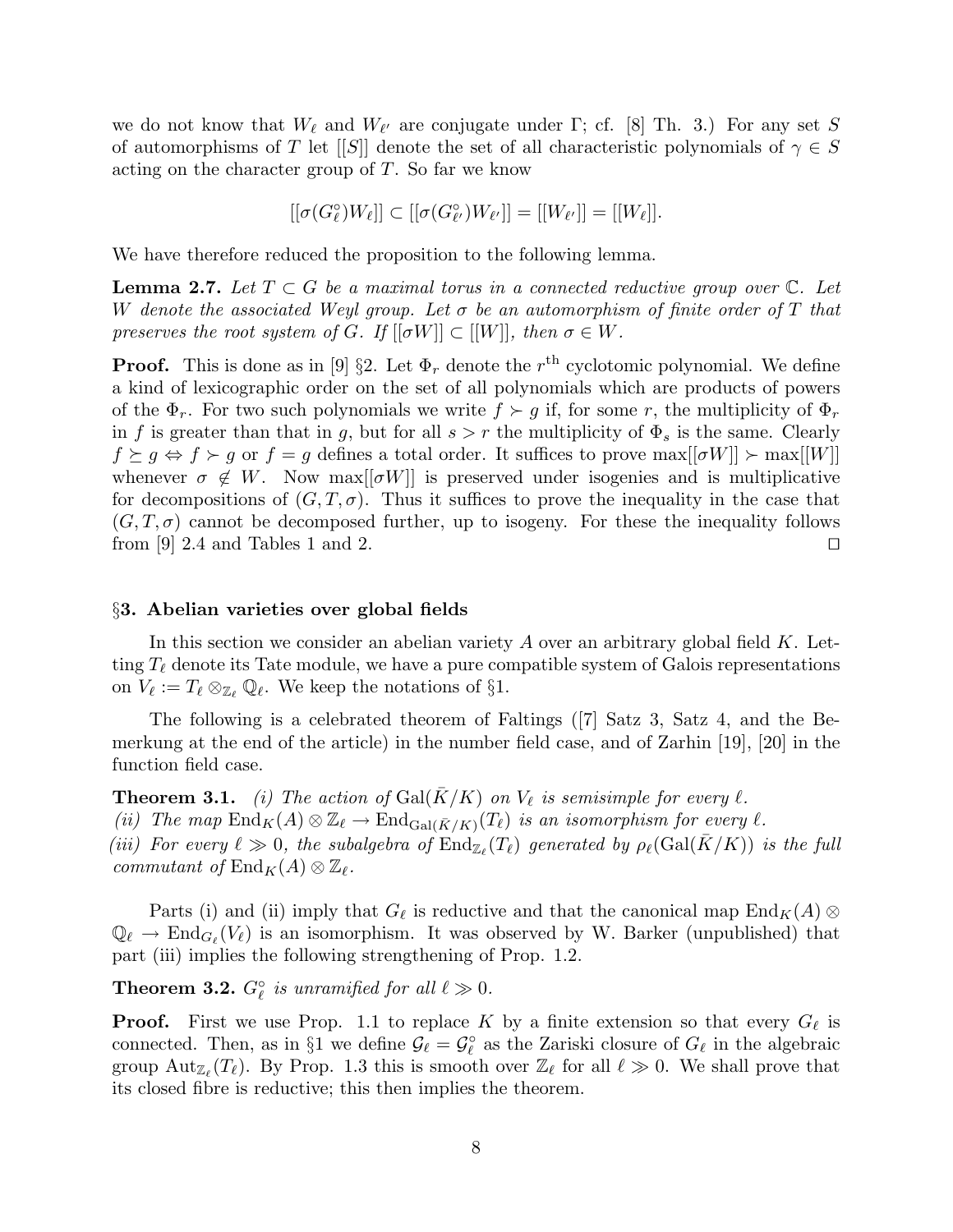Excluding at most finitely many primes, we may assume that  $\text{End}_K(A) \otimes \mathbb{Z}_\ell$  is isomorphic to a direct sum of full matrix algebras over unramified extensions of  $\mathbb{Z}_{\ell}$ . As a representation of any summand,  $T_\ell$  must be isomorphic to a direct sum of copies of the standard representation. It follows that the commutant of  $\text{End}_K(A) \otimes \mathbb{Z}_\ell$  is also isomorphic to a direct sum of matrix algebras over unramified extensions of  $\mathbb{Z}_\ell$ , that it maps surjectively to the commutant in  $\text{End}(T_\ell/\ell T_\ell)$ , and that the latter is semisimple. By Th. 3.1 (iii) this commutant is generated by the image of  $Gal(K/K)$ , for all  $\ell \gg 0$ . It follows that the Galois representation on  $T_{\ell}/\ell T_{\ell}$  is semisimple and that, dually, its commutant is equal to the image of  $\text{End}_K(A)$ . This last fact implies that every  $\text{Gal}(K/K)$ -invariant subspace of  $T_\ell/\ell T_\ell$  is invariant under  $\mathcal{G}_\ell$  in the algebraic sense. Moreover, every irreducible Gal(K/K)-subspace of  $T_{\ell}/\ell T_{\ell}$  is a fortiori irreducible under  $\mathcal{G}_{\ell}$ . Thus the representation of the closed fibre of  $\mathcal{G}_\ell$  is semisimple. By the definition of  $\mathcal{G}_\ell$  it is also faithful, so the closed fibre of  $\mathcal{G}_{\ell}$  is reductive, as desired.  $\Box$ 

As in §1 we denote the splitting field of  $\{\rho_{\ell}\}\$  by E. Let  $g := \dim(A)$ . For the next two theorems we assume  $(1)$  and either  $(2)$  or  $(3)$ :

- (1) The center of  $\text{End}_{\bar{K}}(A)$  is equal to  $\mathbb{Z}$ ,
- $(2)$   $E = \mathbb{Q}$ ,
- (3) The dimension g is divisible neither by  $3^{15}$  nor by  $2^4m^5$  for any integer  $m \ge 2$ .

**Theorem 3.3.** Under the above assumptions  $(1)$  and  $(2)$ , or  $(1)$  and  $(3)$ , there exists a connected reductive group G over  $\mathbb Q$ , and a faithful representation  $\rho$  of G on a vector space V, such that

$$
(G_{\ell}^{\circ}, V_{\ell}, \rho_{\ell}^{\text{alg}}) \cong (G, V, \rho) \times_{\mathbb{Q}} \mathbb{Q}_{\ell}
$$

for all  $\ell$  belonging to a set of primes of Dirichlet density one.

**Proof.** The hypotheses remain valid when  $K$  is replaced by a finite extension, so using Prop. 1.1 we may assume that every  $G_{\ell}$  is already connected. By (1),  $\text{End}_K(A) \otimes \mathbb{Q}$  is a central simple algebra over  $\mathbb{Q}$ , say of dimension  $d^2$ . Excluding a finite number of primes, we may assume that  $\text{End}_K(A)\otimes\mathbb{Q}_\ell$  is isomorphic to the algebra of  $d\times d$  matrices over  $\mathbb{Q}_\ell$ . From Th. 3.1 it then follows that  $\rho_{\ell}$  is a direct sum of d copies of an absolutely irreducible Galois representation  $\rho'_\ell$  on a  $\mathbb{Q}_\ell$ -vector space  $V'_\ell$  of dimension  $2g/d$ . Clearly the  $\rho'_\ell$  are again compatible. Using assumption  $(2)$  or  $(3)$ ,  $[9]$  9.10 implies that

$$
(G_{\ell}, V'_{\ell}, \rho'_{\ell}^{\text{alg}}) \cong (G, V', \rho') \times_{\mathbb{Q}} \mathbb{Q}_{\ell}
$$

for suitable  $(G, V', \rho')$  over Q, and a set of primes of Dirichlet density one. The theorem follows.  $\Box$ 

**Theorem 3.4.** Suppose that K is a function field. Then, under the above assumptions  $(1)$ and (2), or (1) and (3), there exists a connected reductive group  $G$  over  $\mathbb Q$ , and a faithful representation  $\rho$  of G on a vector space V, such that

$$
(G_{\ell}^{\circ}, (G_{\ell}^{\text{geom}})^{\circ}, V_{\ell}, \rho_{\ell}) \cong (G, G^{\text{der}}, V, \rho) \times_{\mathbb{Q}} \mathbb{Q}_{\ell}
$$

for all  $\ell \gg 0$ .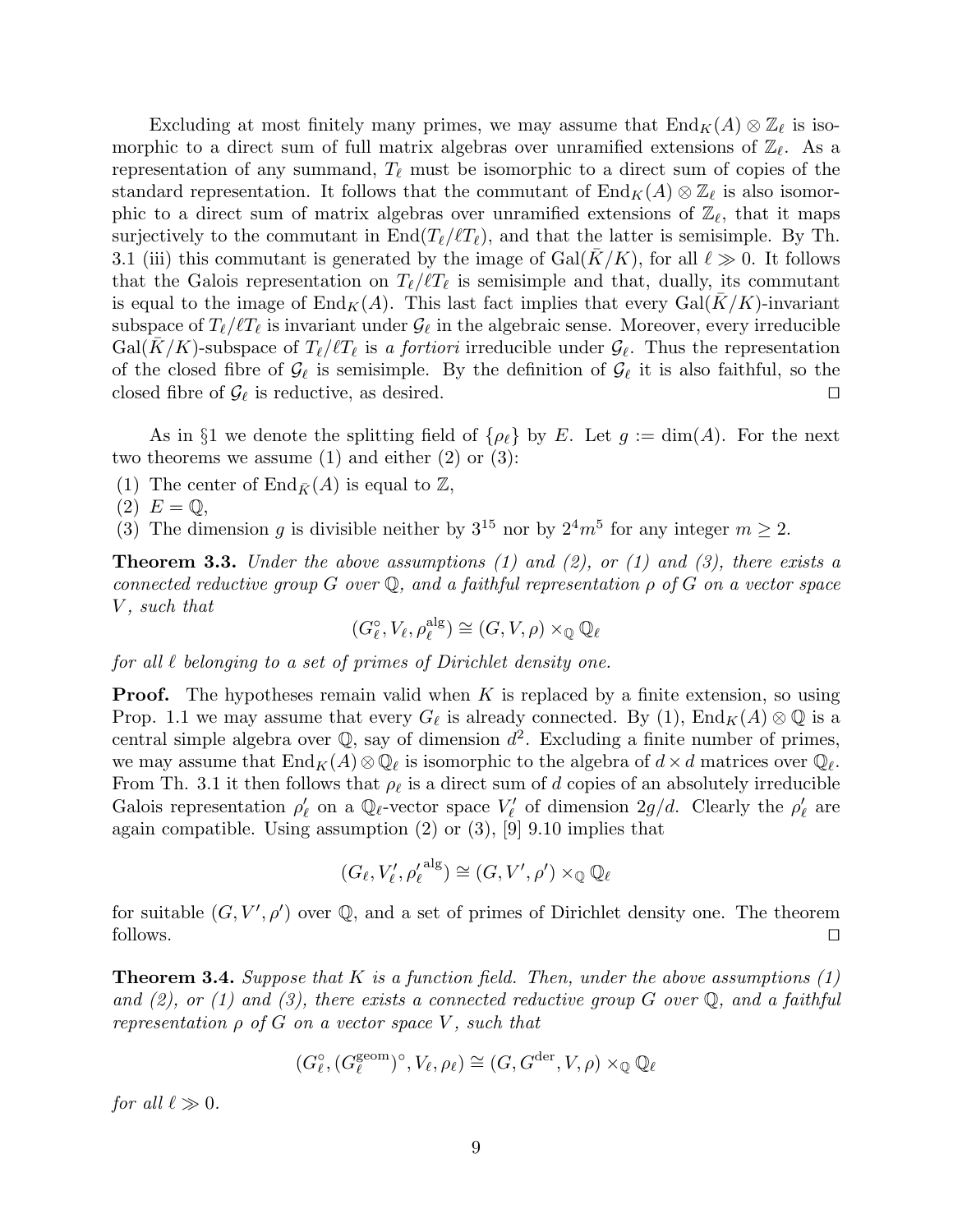**Proof.** Applying Prop. 1.1 and Prop. 2.2, we may reduce the theorem to the case that that both  $G_{\ell}$  and  $G_{\ell}^{\text{geom}}$  $\ell^{\text{geom}}$  are connected. As in the preceding proof, after excluding a finite number of primes we are reduced to studying the quadruples  $(G_\ell, G_\ell^{\text{geom}}, V'_\ell, \rho'_\ell^{\text{alg}})$ . Since  $G_{\ell}^{\text{geom}}$  $\tilde{\ell}_\ell^{\rm geom}$  is the derived group of  $G_\ell$ , absolute irreducibility implies that  $\tilde{G}_\ell \subset G_\ell^{\rm geom}$  $_{\ell}^{\text{geom}}\cdot\{\text{scalars}\}.$ But the representation is pure of weight  $-1$ , so the determinant of  $G_\ell$  cannot be trivial. It follows that  $G_{\ell} = G_{\ell}^{\text{geom}}$  $\ell^{\text{geom}}$  · {scalars}. With  $(G, V', \rho')$  as in the preceding proof it follows that

$$
(G_{\ell}, G_{\ell}^{\text{geom}}, V_{\ell}', \rho_{\ell}'^{\text{ alg}}) \cong (G, G^{\text{der}}, V', \rho') \times_{\mathbb{Q}} \mathbb{Q}_{\ell}
$$

for a set of primes of Dirichlet density one. Without loss of generality we may assume that G is quasi-split. Then, by Prop. 1.2, these isomorphisms already imply that  $G$  splits over E. Note also that, by the second part of Th. 2.4, the above isomorphism exists over  $\mathbb C$  for every  $\ell$ .

By Th. 3.2, after excluding a finite number of primes we may assume that  $G_{\ell}$  is unramified. In the case  $E = \mathbb{Q}$ , this together with Prop. 2.6 implies that  $G_{\ell}$  is split. But G splits over  $E = \mathbb{Q}$ , so the isomorphism over  $\mathbb{C}$  can be realized over  $\mathbb{Q}_\ell$ , as desired. In the case of  $(3)$  we use Lemma 2.5 directly. With the notations of  $\S2$ , we may assume that  $T \subset G \subset GL_{n,\mathbb{Q}}$ . Let W be the absolute Weyl group of G with respect to T, and N its normalizer in  $\Gamma$ . The Q-rational structure of G is determined by a homomorphism  $\varphi: Gal(E/\mathbb{Q}) \to N$ . The desired isomorphism exists if and only if

$$
\sigma(G_\ell^\circ)W_\ell=\gamma(\varphi(\operatorname{Frob}_\ell)W)\gamma^{-1}
$$

for some  $\gamma \in \Gamma$ . Since we know this already on a set of Dirichlet density one, by Lemma 2.5 we find that

$$
[\sigma(G_{\ell}^{\circ})W_{\ell}] \subset [\sigma(G_{\ell'}^{\circ})W_{\ell'}] = [\varphi(\mathrm{Frob}_{\ell'})W] = [\varphi(\mathrm{Frob}_{\ell})W]
$$

for suitable  $\ell'$ . The rest is an elementary calculation of finite groups. If  $W_1 \subset W$  is the largest subgroup that is normal in  $\Gamma$ , it suffices to prove the above conjugacy modulo  $W_1$ . The possible forms of the factor groups  $W/W_1 \subset \Gamma/W_1$  are deduced from the proof of [9] 9.7, so the theorem follows from the lemma below.  $\square$ 

**Lemma 3.5.** Let  $S_n$  denote the symmetric group on n letters, and consider one of the following cases:

(i)  $H = {\pm 1}^j \times {\{1\}}^{k-j} \subset G = {\pm 1}^k \rtimes S_k$  for  $0 \le j \le k$ , or (ii)  $H = S_{k_1} \times \ldots \times S_{k_r} \subset G = S_k$  for a partition  $k = k_1 + \ldots + k_r$ . Let  $N \subset G$  be the normalizer of H, and  $n_1, n_2 \in N$ . Suppose that every element of the coset  $n_1H$  is conjugate in G to an element of  $n_2H$ . Then  $n_1H = n(n_2H)n^{-1}$  for some  $n \in N$ .

**Proof.** For case (i) we first classify the conjugacy classes in  $G = {\pm 1}^k \rtimes S_k$ . Consider an element  $g \in G$  and a cycle of length i of its image in  $S_k$ . The restriction of  $g^i$  to the stabilizer  $\{\pm 1\}^i \rtimes S_i$  of the *i* letters in the cycle takes the form  $(\epsilon, \ldots, \epsilon) \in {\{\pm 1\}}^i$  for a certain  $\epsilon = \pm 1$ . We call this  $\epsilon$  the *sign* of the cycle. One easily checks that two elements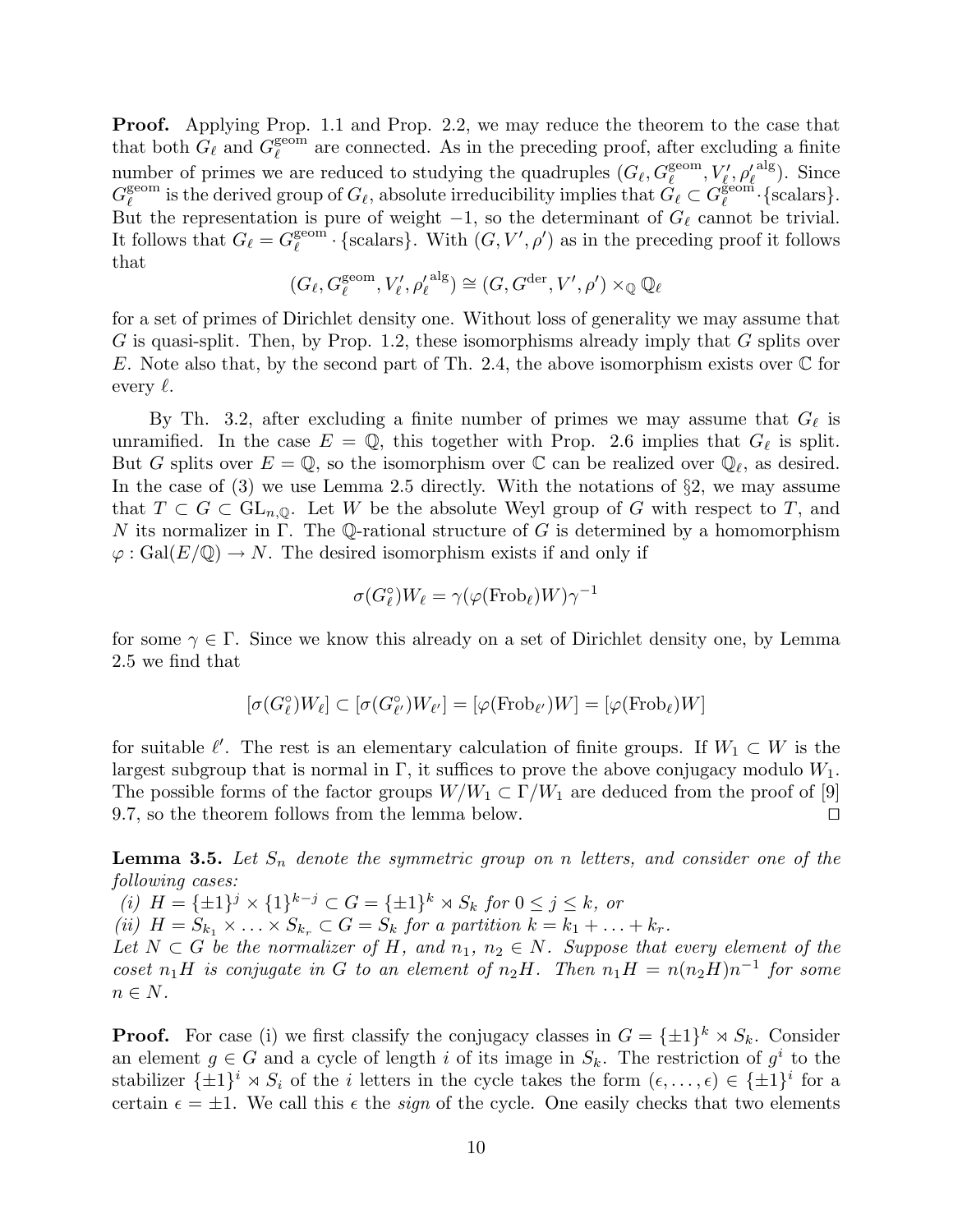of G are conjugate if and only if they have the same number of cycles of every length and sign.

The normalizer of  $H = {\pm 1}^j \times {\pm 1}^{k-j}$  in G is equal to

$$
N = {\pm 1}^k \rtimes (S_j \times S_{k-j}),
$$

so

$$
N/H \cong S_j \times (\{\pm 1\}^{k-j} \rtimes S_{k-j}).
$$

For  $\nu \in \{1,2\}$ , let  $a_{i,\nu}$  (resp.  $a_{i,\nu}^{\epsilon}$ ) denote the number of cycles of  $n_{\nu}$  of length i in the S<sub>j</sub>-factor (resp. of sign  $\epsilon$  and length i in the  $\{\pm 1\}^{k-j} \rtimes S_{k-j}$ -factor). The total number of cycles of length i of the image of  $n_{\nu}$  in  $S_k$  is  $a_{i,\nu} + a_{i,\nu}^1 + a_{i,\nu}^{-1}$ . This is independent of  $\nu$ , so it suffices to prove  $a_{i,1}^{\epsilon} = a_{i,2}^{\epsilon}$  for all i and  $\epsilon$ .

We claim that  $a_{i,\nu}^{\epsilon}$  is the minimum number of cycles of length i and sign  $\epsilon$  for any element in the coset  $n_{\nu}H$ . Indeed, a cycle of length i in  $S_j$  can lift to a cycle of sign  $-\epsilon$ , so it does not contribute to the minimum. The contribution of the other cycles is by definition  $a_{i,\nu}^{\epsilon}$ . Since any element of  $n_1H$  can be conjugated into  $n_2H$  under G, we find

$$
a_{i,1}^{\epsilon} \ge a_{i,2}^{\epsilon}.
$$

On the other hand, the  $a_{i,\nu}^{\epsilon}$  determine the cycle decomposition of an element of  $S_{k-j}$ , so

$$
\sum_{i,\epsilon} ia_{i,\nu}^{\epsilon} = k - j.
$$

The resulting inequality

$$
k - j = \sum_{i,\epsilon} i a_{i,1}^{\epsilon} \ge \sum_{i,\epsilon} i a_{i,2}^{\epsilon} = k - j
$$

must be an equality, so  $a_{i,1}^{\epsilon} = a_{i,2}^{\epsilon}$  for all i and  $\epsilon$ . This implies that  $n_1$  and  $n_2$  are conjugate in  $N/H$  and therefore that  $n_1H$  and  $n_2H$  are conjugate in N.

For case (ii), we define  $a_i$  to be the number of factors of H of type  $S_i$ . Then

$$
N/H \cong S_{a_1} \times S_{a_2} \times \cdots,
$$

where the constituent  $S_{a_i}$  permutes the  $a_i$  factors of H of type  $S_i$ . Let  $b_{ij\nu}$  denote the number of cycles of length j of  $n_{\nu}$  inside  $S_{a_i}$ . It suffices to prove that  $b_{ij1} = b_{ij2}$  for all i and j, since this implies that the images of  $n_1$  and  $n_2$  in  $N/H$  are conjugate, and the result follows.

For any  $m, \ell \geq 1$  and any  $\sigma \in S_k$ , let  $c_{m,\ell}(\sigma)$  be the number of letters occurring in cycles of length  $\ell, 2\ell \ldots$ , or  $m\ell$ . Set

$$
c_{m\ell\nu} = \min\{c_{m\ell}(\sigma) \mid \sigma \in n_{\nu}H\}.
$$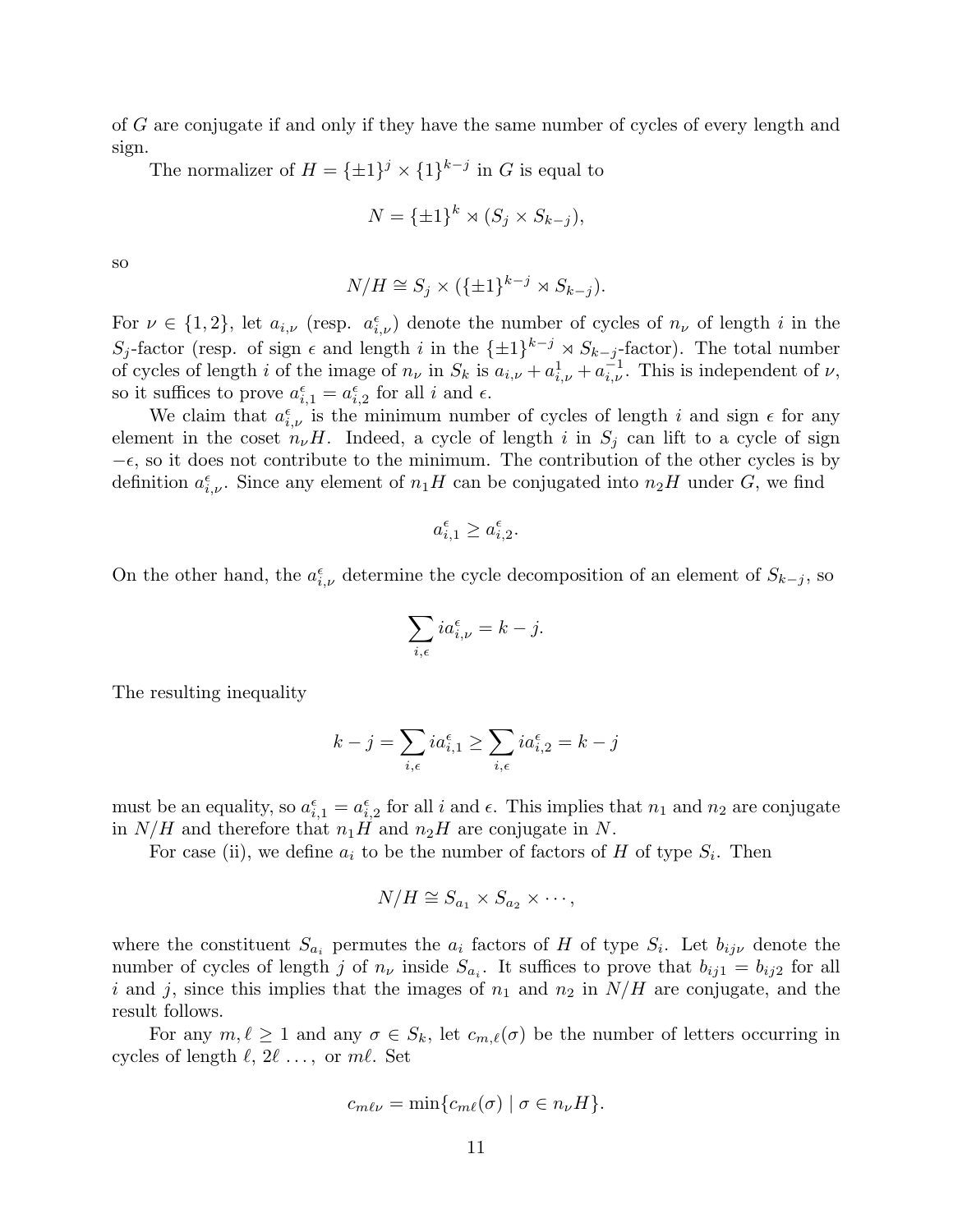We claim that

$$
c_{m\ell\nu} = \sum_{\{(i,j): \ell \mid j \text{ and } ij \leq m\ell\}} i j b_{ij\nu}.
$$

Indeed, to minimize  $c_{m\ell}(\sigma)$ , we can minimize independently the contributions from each cycle of length j in the factor  $S_{a_i}$ . In the group  $S_k$ , such a cycle interchanges j disjoint sets of i letters, and each of these sets is permuted arbitrarily by an element of  $H$ . Clearly any element of the coset acts through cycles of lengths divisible by j and no larger than  $ij$ . On the other hand, the coset contains an element that acts through precisely i cycles of length j and another than acts through a single ij-cycle. Thus the contribution to  $c_{m\ell\nu}$  is zero unless  $\ell | j$  and  $ij \leq m\ell$ . In that case, all the cycles lengths are contained in  $\{\ell, 2\ell, \ldots, m\ell\},$ so the contribution is  $ij$ , as claimed.

It follows from the definition that  $c_{m\ell}(\sigma)$  depends only on the  $S_k$ -conjugacy class of σ. Since any element of  $n_1H$  can be conjugated into  $n_2H$ , we conclude

$$
c_{m\ell 1} \geq c_{m\ell 2}.
$$

We now use induction on m to prove that  $b_{m\ell1} = b_{m\ell2}$  for all  $\ell$ . If the claim holds for all values smaller than a given  $m$ , then the only non-zero terms in the sum

$$
c_{m\ell 1} - c_{m\ell 2} = \sum_{\{(i,j): \ell \mid j \text{ and } ij \leq m\ell\}} ij(b_{ij1} - b_{ij2})
$$

are those for which  $i = m$  and  $j = \ell$ . Thus,

$$
0 \leq c_{m\ell 1} - c_{m\ell 2} = m\ell(b_{m\ell 1} - b_{m\ell 2}).
$$

On the other hand,

$$
\sum_j jb_{ij\nu} = a_i
$$

for any  $i, \nu$ , by definition of  $b_{ij\nu}$ . It follows that

$$
0 \le \sum_{\ell} \ell(b_{m\ell 1} - b_{m\ell 2}) = a_m - a_m = 0.
$$

Hence  $b_{m\ell 1} = b_{m\ell 2}$  for all  $\ell$ , and the lemma follows.

With a suitable generalization of the results of [8] and [9] it should be possible to eliminate the hypothesis (1) in Th. 3.3 and Th. 3.4 (while modifying the divisibility hypothesis in (3) appropriately). Then one should be able to prove that for all global fields (resp. function fields) and most (resp. all sufficiently large) primes  $\ell$ , the End $\bar{K}(A)$ linear action of  $G_{\ell}^{\circ}$  on  $V_{\ell}$  comes from a fixed Q-group G endowed with a representation defined over  $\text{End}_{\bar{K}}(A)$ . The next section contains some results in this direction.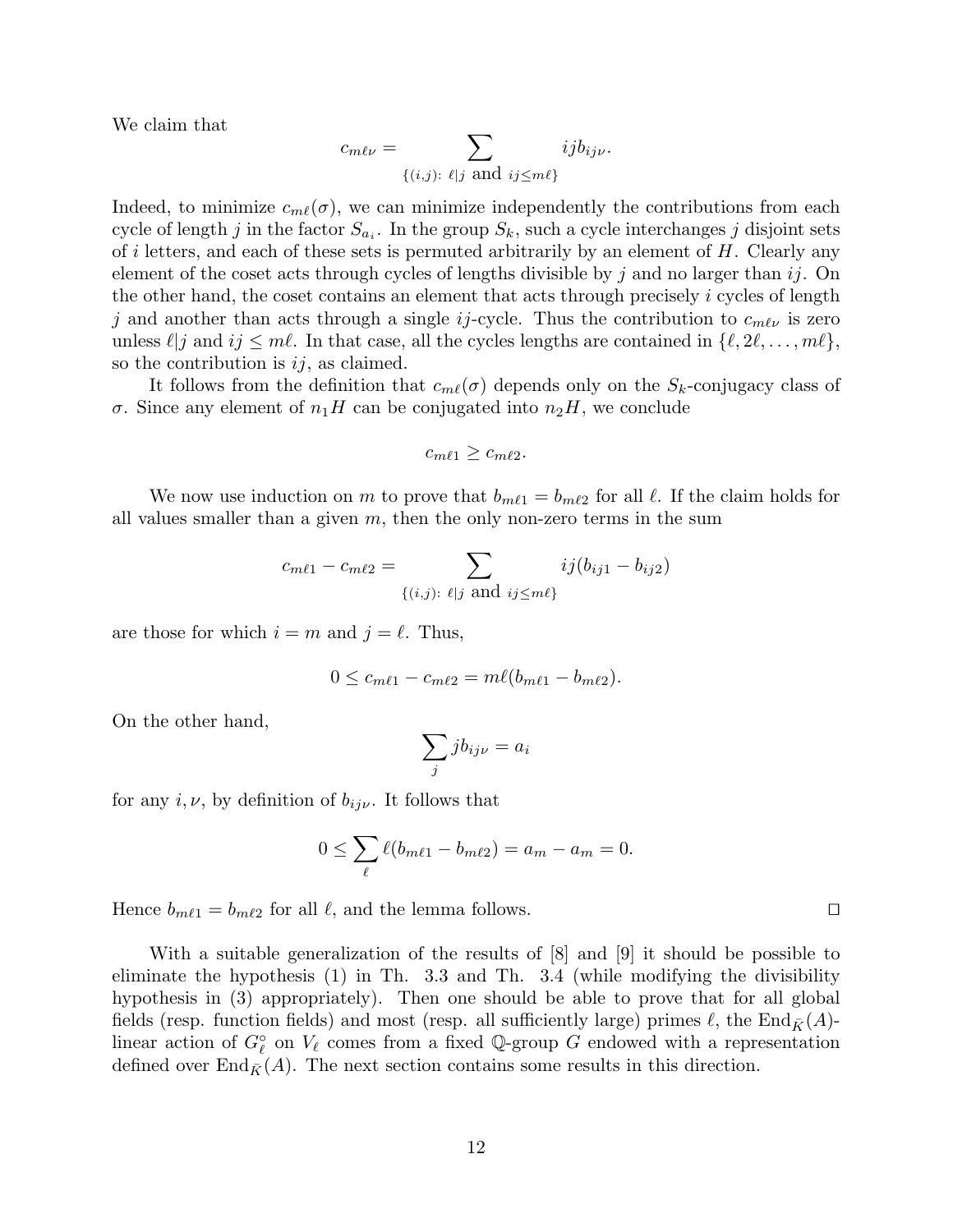#### §4. Abelian varieties with arbitrary endomorphism ring

The results of this section make essential use of the fact that, after suitable extension of scalars, the system of Tate modules of an abelian variety over a global field can be decomposed into a sum of systems of absolutely irreducible representations. Notations remain the same as in §3. Without loss of generality we assume that all  $G_\ell$  and, if K is a function field, all  $G_{\ell}^{\text{geom}}$  $\ell^{\text{geom}}$  are connected. Then in particular  $\text{End}_K(A) = \text{End}_{\bar{K}}(A)$ .

By the Wedderburn theorem, the semisimple algebra  $\text{End}_K(A) \otimes \mathbb{Q}$  splits over some number field F. Choose an isomorphism with a direct sum of matrix algebras

$$
\text{End}_K(A) \otimes F \cong \prod_{i=1}^r M_{n_i}(F).
$$

For every finite prime  $\lambda \nmid \text{char}(K)$  of F this induces a decomposition

$$
V_{\ell} \otimes_{\mathbb{Q}_{\ell}} F_{\lambda} \cong \bigoplus_{i=1}^r W_{i,\lambda} \otimes_F F^{n_i},
$$

where  $F^{n_i}$  denotes the standard representation of  $M_{n_i}(F)$  and  $W_{i,\lambda}$  is a representation of  $Gal(\overline{K}/K)$ , unique up to isomorphism. By Th. 3.1 the  $W_{i,\lambda}$  are absolutely irreducible and pairwise inequivalent. For fixed i and varying  $\lambda$ , they form a pure compatible system of  $\lambda$ -adic representations (see, e.g., [11] §8). In particular,  $d_i := \dim W_{i,\lambda}$  is independent of λ. The algebraic monodromy group  $G_{\lambda}$  (resp. the geometric monodromy group  $G_{\lambda}^{\text{geom}}$  $_{\lambda}^{\text{geom}}$ , if K is a function field) of  $\bigoplus_i W_{i,\lambda}$  is obtained from  $G_\ell$  (resp.  $G_\ell^{\text{geom}}$  $\ell^{\text{geom}}$ ) by extension of scalars to  $F_{\lambda}$ . Let us abbreviate

$$
\mathrm{GL}_{\underline{d}}:=\prod_{i=1}^r\mathrm{GL}_{d_i}.
$$

Choosing a basis for each  $W_{i,\lambda}$ , our  $G_{\lambda}$  (resp.  $G_{\lambda}^{\text{geom}}$  $_{\lambda}^{\text{geom}})$  become subgroups of  $\mathrm{GL}_{\underline{d},F_{\lambda}},$  unique up to conjugation. Our problem is then to study whether they come — up to conjugation in  $GL_d$  — from a fixed subgroup over F.

Taking the determinant in each factor,  $G_\lambda$  maps onto a subtorus  $T_\lambda$  of the product of multiplicative groups  $\mathbb{G}_{m,F_{\lambda}}^r$ . Every character of  $\mathbb{G}_{m,F}^r$  gives rise to a compatible system of representations, so whether it is trivial on  $T_{\lambda}$  is independent of  $\lambda$ . Thus each  $T_{\lambda} = T \times_F F_{\lambda}$ for some subtorus  $T \subset \mathbb{G}_{m,F}^r$ . The center of  $\mathrm{GL}_{d,F_\lambda}$  maps onto  $\mathbb{G}_{m,F_\lambda}^r$ , and the pre-image of  $T_{\lambda}$  is the identity component of the center of  $G_{\lambda}$ . In other words, these identity components come from a fixed torus in the center of  $GL_{d,F}$ . Thus, for questions of independence of  $\ell$ it suffices to deal with  $G_{\lambda}^{\text{der}}$ .

The following result is an analogue of Th. 2.4. Let  $\sigma_{\ell}$  denote the action of End $\bar{K}(A)$ on  $V_{\ell}$ .

**Theorem 4.1.** If K is a function field, the data  $(G_{\ell}^{\circ}, (G_{\ell}^{\text{geom}}))$  $(\ell^{\text{geom}})^{\circ}, V_{\ell}, \rho_{\ell}^{\text{alg}}$  $_{\ell}^{\operatorname{alg}}, \sigma_{\ell} \times_{\mathbb{Q}_{\ell}} \mathbb{C}$  is, up to isomorphism, independent of  $\ell$ .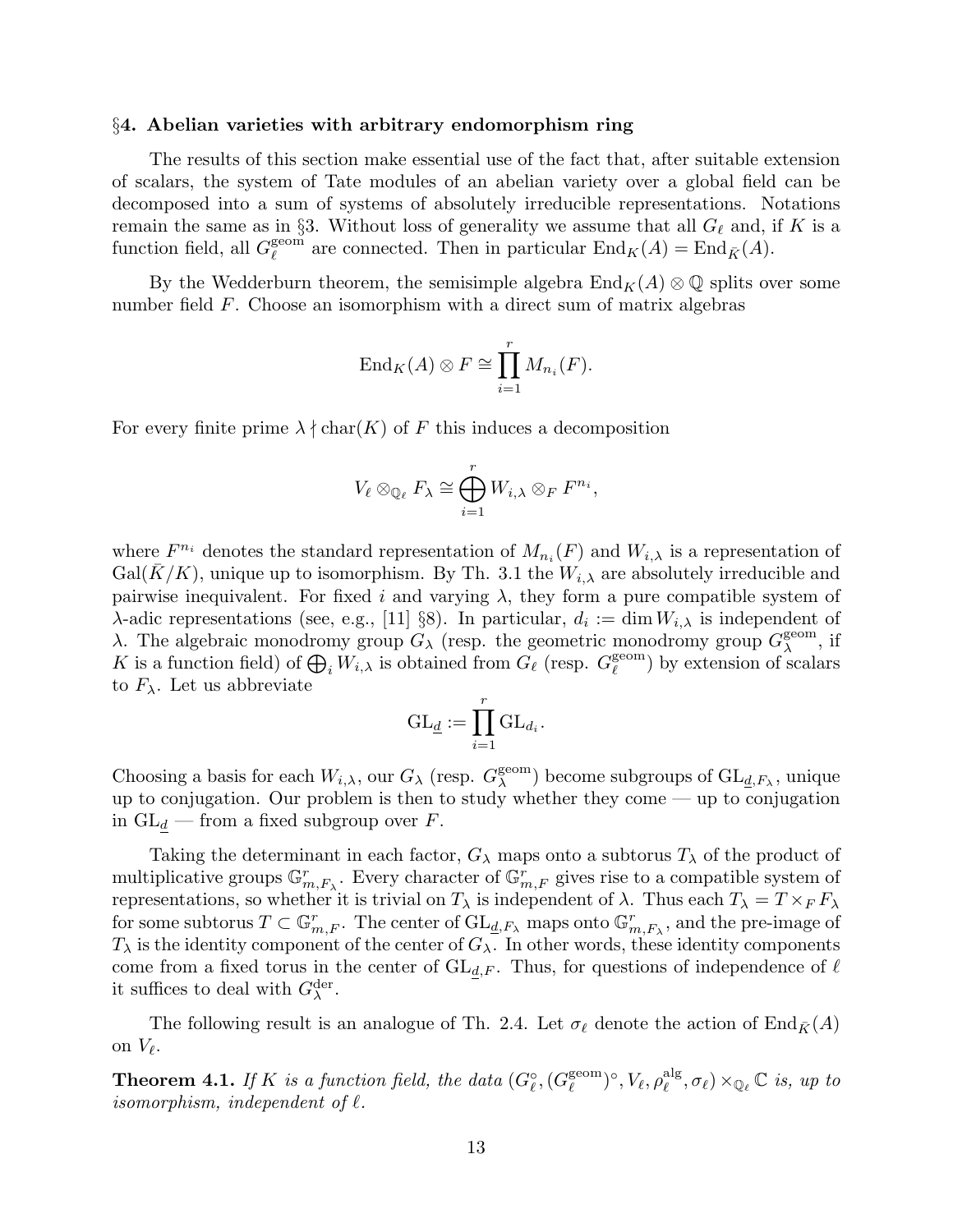**Proof.** By the above remarks it suffices to prove that the subgroups

$$
G^{\text{geom}}_\lambda \times_{F_\lambda} \mathbb{C} = G^{\text{der}}_\lambda \times_{F_\lambda} \mathbb{C} \subset \text{GL}_{\underline{d},\mathbb{C}}
$$

are all conjugate. Every representation of  $GL_{d,F}$ , on a finite dimensional vector space U, can be obtained from the standard representations by means of linear algebra. Thus it gives rise to a compatible system of  $\lambda$ -adic representations to which we can apply Proposition 2.1. It follows that the dimension of invariants of  $G_{\lambda}^{\text{geom}}$  $\lambda^{\text{geom}}$  in  $U \otimes_F F_{\lambda}$  is independent of  $\lambda$ . The desired assertion is now a consequence of the next theorem, which is an easy extension of [8] Th. 2.

**Theorem 4.2.** Let G be a connected semisimple algebraic subgroup of  $GL_{d,\mathbb{C}}$ , such that each standard representation  $G \to GL_{d_i, \mathbb{C}}$  is irreducible. Then the data assigning  $\dim(U^G)$ to every representation of  $GL_{d,\mathbb{C}}$  on a finite dimensional vector space U determines G up to conjugation in  $GL_{d,\mathbb{C}}$ .

**Proof.** Let  $T \subset G$  be a maximal torus,  $\Phi$  the associated root system, and  $\rho_i$  the formal character of the representation  $T \to \mathrm{GL}_{d_i}, \mathbb{C}$ . If  $X^*(T)$  is the character group of T, we can view  $\rho_i$  as an element of the group ring  $\mathbb{Z}[X]$  of the vector space  $X = X^*(T) \otimes \mathbb{Q}$ . It suffices to prove that the dimension function  $U \mapsto \dim(U^G)$  determines the tuple  $(X, \rho_1, \ldots, \rho_r, \Phi)$ up to isomorphism. Let  $\Gamma$  be the (finite) group of all automorphisms of X that fix each  $\rho_i$ . Consider the subspace generated by the element

$$
F := \sum_{\gamma \in \Gamma} \gamma \left( \prod_{\alpha \in \Phi} (1 - \alpha) \right) \in \mathbb{Q}[X].
$$

We claim that the dimension function determines the isomorphism class of the tuple  $(X, \rho_1, \ldots, \rho_r, \mathbb{Q} \cdot F).$ 

To see this, fix a maximal compact subgroup  $K$  of  $G$  and a maximal torus  $S$  of  $K$ . Let dk and ds denote Haar measure with integral 1 on K and S respectively. As T is any maximal torus of  $G$ , we may choose it to be the complexification of  $S$ . The image  $\rho(G) \subset GL_d(\mathbb{C})$  is compact and therefore lies in a subgroup  $U_d := \prod_i U(d_i)$ . Choosing maximal tori  $U(1)^{d_i} \subset U(d_i)$  such that  $\rho_i(S) \subset U(1)^{d_i}$ , we obtain the diagram

$$
\begin{array}{ccc}\nK & \stackrel{\rho}{\longrightarrow} & U_{\underline{d}} \\
p_K \downarrow & & \downarrow_{\mathit{PU}} \\
K^{\natural} & \stackrel{\rho^{\natural}}{\longrightarrow} & U_{\underline{d}}^{\natural} \\
\pi_S \uparrow & & \uparrow_{\pi_U} \\
S & \stackrel{\rho_S}{\longrightarrow} & U(1)^{\sum_i d_i}\n\end{array}
$$

where the superscript  $\frac{d}{dx}$  denotes set of conjugacy classes. For any representation  $\sigma$ :  $GL_{d,\mathbb{C}} \to GL(U)$ , we have

$$
\dim(U^G) = \dim(U^K) = \int_K \text{tr}(\sigma(\rho(k))dk) = \int_{U_{\underline{d}}} \text{tr}(\sigma)\rho_* dk.
$$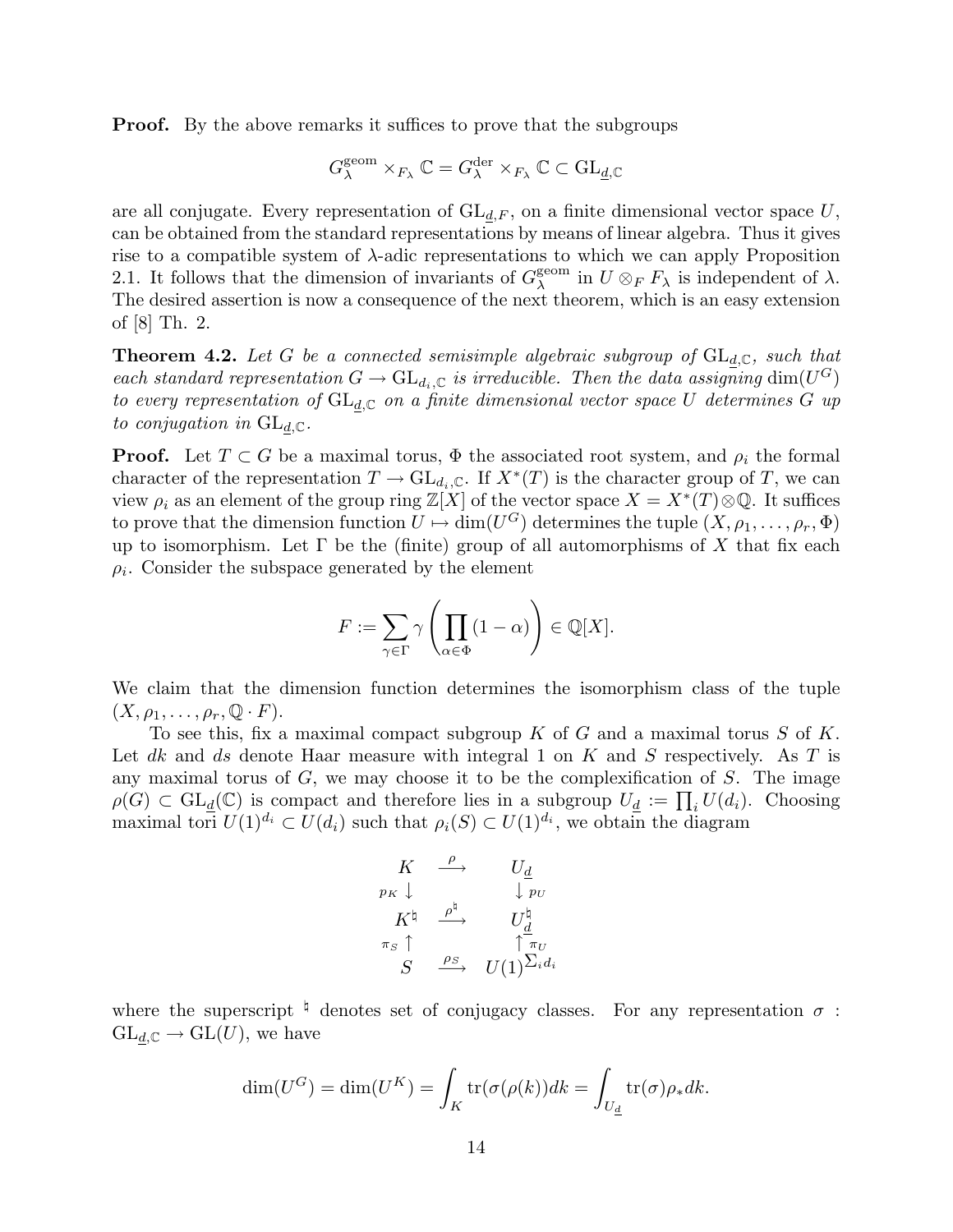By the Peter-Weyl theorem, the dimension function determines the measure

$$
{p_U}_* \rho_* dk = \rho^\natural_* {p_K}_* dk
$$

on  $U_d^{\natural}$ <sup>4</sup>. As  $\pi_U$  is finite, we can pull back measures and set

$$
Y := \text{supp}(\pi_U^* \rho_*^{\natural} p_{K*} dk) = \pi_U^{-1} \text{supp}(\rho_*^{\natural} p_{K*} dk) = \pi_U^{-1} \rho(K^{\natural}) = \bigcup_{\sigma \in S_d} \rho_S(S)^{\sigma}.
$$

Here we have abbreviated  $S_{\underline{d}} := \prod_i S_{d_i}$ . As  $\rho$  is faithful, we may identify S with a single irreducible component  $\rho_S(S)$  of the real-algebraic variety Y, and let  $S^{\circ}$  denote the complement of the intersection of  $S$  with the other components of  $Y$ . By the Weyl integration formula,

$$
\pi_U^* \rho_*^\natural p_{K*} dk|_{S^\circ} = \frac{1}{|W|} \sum_{\sigma \in \text{Stab}_{S_d} S} \sigma_* \left( \prod_{\alpha \in \Phi} (1 - \alpha(s)) ds \right).
$$

A regular function on a torus is determined by its restriction to an open set, so  $\mathbb{Q}F$  is determined as a one-dimensional subspace of  $\mathbb{Q}[X^*(S) \otimes \mathbb{Q}] = \mathbb{Q}[X^*(T) \otimes \mathbb{Q}]$ . We can read off  $\rho_i \in \mathbb{Z}[X^*(T)]$  from the formal character of the restriction of the projection  $U_d \to U(d_i)$ to S. Thus the tuple  $(X, \rho_1, \ldots, \rho_r, \mathbb{Q}F)$  is determined up to isomorphism.

Let  $X = \bigoplus X_j$  be the isotypic decomposition under Γ. Since Γ contains the Weyl group of  $\Phi$ , this induces a decomposition of the root system. Moreover, since X decomposes into pairwise inequivalent representations under the Weyl group, each  $X_i$  is already Γirreducible. As the formal character of an irreducible representation, every  $\rho_i$  is the tensor product of unique  $\rho_{i,j} \in \mathbb{Z}[X_j]$ . This, in turn, implies that  $\Gamma$  is a product of groups acting only on  $X_j$ , and hence that F is a tensor product as well. The theorem therefore reduces to the Γ-irreducible case.

In this case every non-trivial  $\rho_i$  must be faithful, (up to center). Thus, by [8] Th. 4, any single non-trivial  $\rho_i$  determines  $\Phi$  completely, unless it is a tensor power of a basic "ambiguous" representation in an explicit, short list. On the other hand, the abstract isomorphism class of  $\Phi$  is determined in any case, by [8] Th. 1. Since the list of basic "ambiguous" representations is such that the abstract isomorphism class of  $\Phi$  determines  $\Phi$  up to Γ-conjugacy, the theorem is proved.  $\square$ 

Another consequence of [8] Th. 4 concerns the Mumford-Tate conjecture. Suppose that K is a number field, given with an embedding  $K \subset \mathbb{C}$ . The singular homomology group  $V := H_1(A(\mathbb{C}), \mathbb{Q})$  carries a natural Hodge structure of weight  $-1: V \otimes \mathbb{C} = V^{-1,0} \oplus V^{0,-1}$ . Let  $z \in \mathbb{C}^\times$  act on  $V^{-1,0}$  through multiplication by z, on  $V^{0,-1}$  through multiplication by  $\bar{z}$ . The *Hodge group* is by definition the smallest algebraic subgroup  $G_{\infty} \subset \text{Aut}(V)$ , defined over  $\mathbb{Q}$ , such that this action factors through  $G_{\infty}(\mathbb{C})$ .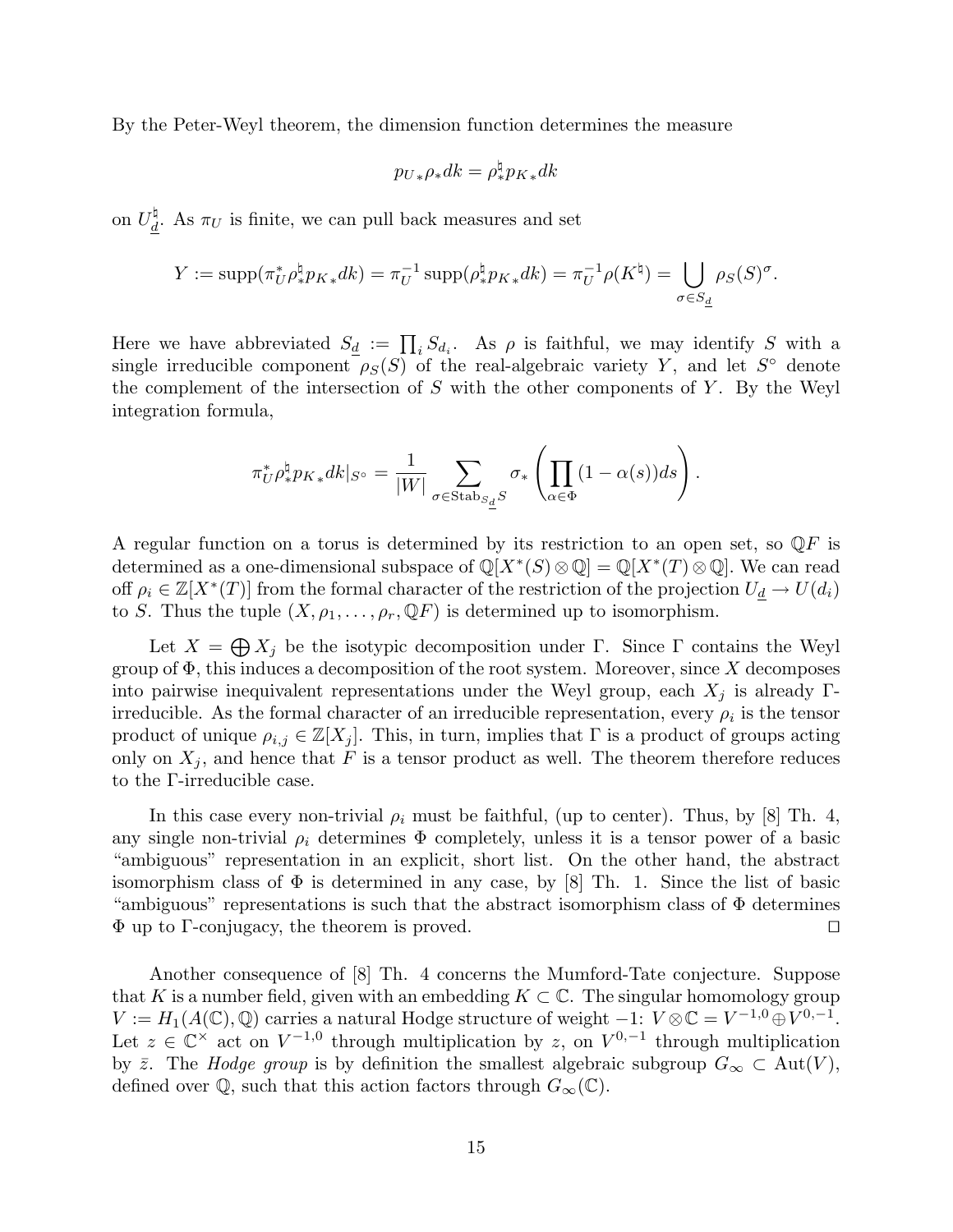Via the comparison isomorphisms  $V_{\ell} \cong V \otimes \mathbb{Q}_{\ell}$  one can compare  $G_{\infty}$  and  $G_{\ell}$ . The Mumford-Tate conjecture asserts that  $G_{\ell}^{\circ} = G_{\infty} \times \mathbb{Q}_{\ell}$  for every  $\ell$ . One half of this, namely the inclusion  $G_{\ell}^{\circ} \subset G_{\infty} \times \mathbb{Q}_{\ell}$ , has been proved by [6] I Prop. 6.2.

**Theorem 4.3.** Suppose that K is a number field, and let  $G_{\infty}$  denote the Hodge group of A for a fixed embedding  $K\subset\mathbb{C}$ . If  $\mathrm{rank}(G_{\ell}^\circ)=\mathrm{rank}(G_\infty)$  for some  $\ell,$  then  $G_{\ell}^\circ=G_\infty\times\mathbb{Q}_{\ell}$ for every  $\ell$ . In particular, if the Mumford-Tate conjecture holds for one prime, then it holds for every prime.

**Proof.** By Serre [15] p. 6 (cf. also [9] Prop. 6.12) the rank of  $G_{\ell}^{\circ}$  is independent of  $\ell$ . Therefore we have  $rank(G_{\ell}^{\circ}) = rank(G_{\infty})$  for every  $\ell$ . The comparison isomorphisms are equivariant with respect to the action of  $\text{End}_{\bar{K}}(A)$  on  $V_{\ell}$  and on V. Thus our decomposition into compatible systems of absolutely irreducible representations is induced by a similar decomposition

$$
V \otimes F \cong \bigoplus_{i=1}^r W_i \otimes_F F^{n_i}.
$$

After a choice of bases  $G_{\infty} \times F$  is a subgroup of  $GL_{d,F}$ , and by Deligne [6] I Prop. 6.2 we have  $G^{\circ}_{\lambda} \subset G_{\infty} \times F_{\lambda}$  for every  $\lambda$ . By assumption these groups have equal rank. Thus the desired assertion is a consequence of the following lemma.

**Lemma 4.4.** Let  $H \subset G$  be connected reductive algebraic subgroups of  $GL_{d,C}$ , such that each standard representation  $H \to GL_{d_i,\mathbb{C}}$  is irreducible. If  $rank(H) = rank(G)$ , then  $H = G$ .

**Proof.** Let  $Z_H$  denote the center of H. By irreducibility it is equal to the intersection of H with the scalars  $\mathbb{G}_{m,\mathbb{C}}^r \subset \mathrm{GL}_{d,\mathbb{C}}$ . Fix a maximal torus T of H. As  $Z_H$  is contained in T,  $Z_H = T \cap \mathbb{G}_{m,\mathbb{C}}^r$ . The same reasoning applies to G. Since T is also a maximal torus of G, we find  $Z_H = Z_G$ .

Let  $\Psi \subset \Phi \subset X^*(T)$  denote the roots of H, respectively of G. Then the cocharacter group of  $Z_H$  (resp.  $Z_G$ ) is equal to  $X^*(T)/\mathbb{Z}\Psi$  (resp.  $X^*(T)/\mathbb{Z}\Phi$ ). The equality of centers therefore implies  $\mathbb{Z}\Psi = \mathbb{Z}\Phi$ . On the other hand, by [1] Ch. VI no. 1.7, Prop. 23,  $\Psi = \Phi \cap \mathbb{Z}\Psi$ . It follows that  $\Psi = \Phi$ , hence that  $H = G$ , as claimed.

#### $§5.$  Independence-of- $\ell$  conjectures in the function field case

In this section we suppose that our compatible system of representations comes from the cohomology of a smooth proper variety X over K, *i.e.*, that  $V_\ell = H^w(X \times_K K, \mathbb{Q}_\ell)$ for every  $\ell \nmid \text{char}(K)$ . If K is a number field, it is conjectured that  $G_{\ell}^{\circ} = G_{\infty} \times \mathbb{Q}_{\ell}$  via the comparison isomorphism, where  $G_{\infty}$  is the Hodge group of  $H^w(X(\mathbb{C}), \mathbb{Q})$  with respect to any given complex embedding of K. In fact, this is a consequence of the general Hodge and Tate conjectures. In the function field case one lacks natural comparison isomorphisms for the different  $V_{\ell}$ , so that it is far from obvious what  $\ell$ -independence properties should be expected. We shall present two implications of other well-known conjectures. From now on  $K$  is a function field.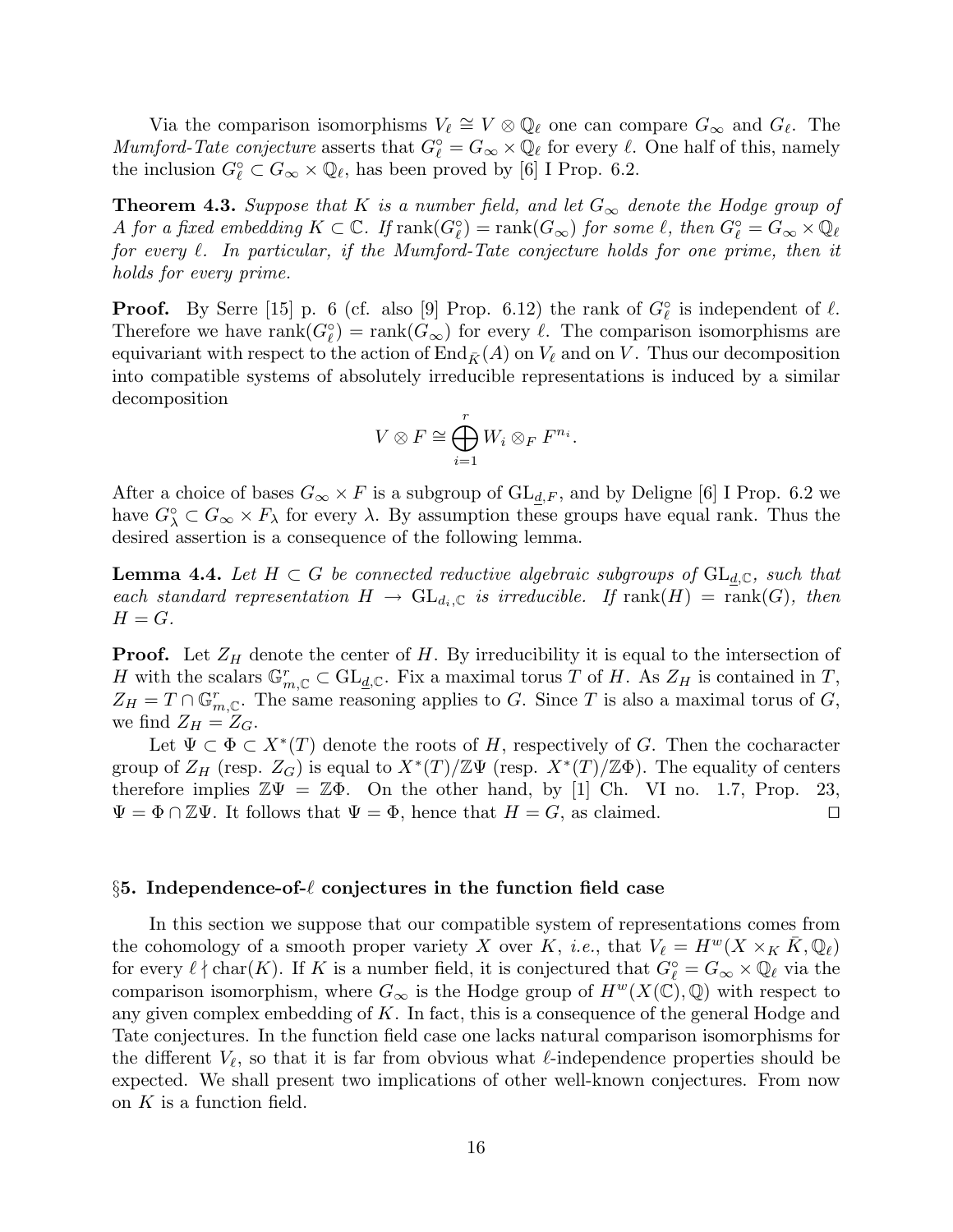**Conjecture 5.1.** There exists a connected reductive group G over  $\mathbb{Q}$ , and a faithful representation  $\rho$  of G on a Q-vector space V, such that for all finite primes  $\ell \neq \text{char}(K)$ ,  $(G_{\ell}^{\circ}, V_{\ell}, \rho_{\ell}^{\operatorname{alg}})$  $_{\ell}^{\text{alg}}$ ) is an inner twist of  $(G, V, \rho) \times_{\mathbb{Q}} \mathbb{Q}_{\ell}$ .

Theorem 5.2. Conjecture 5.1 is implied by the general Tate conjecture and the semisimplicity conjecture.

**Proof.** The well-known semisimplicity conjecture states that, in the given situation, the representation  $\rho_{\ell}$  is semisimple. This is equivalent to saying that  $G_{\ell}$  is reductive. By means of Prop. 1.1 we reduce to the case that every  $G_{\ell}$  is connected.

The Tate conjecture states that the space of Galois-invariants in every  $V_\ell^{\otimes m}\otimes (V_\ell^\vee)^{\otimes n}\otimes$  $\mathbb{Q}_{\ell}(p)$  is generated by algebraic cycle classes. Let C denote the Tannakian category generated by the motive  $h^{w}(X)$  and the Tate motive. (For this and the following see [6]). The fibre functor  $h^w(X) \mapsto V_\ell$  yields a ⊗-isomorphism between  $\mathcal{C} \otimes \mathbb{Q}_\ell$  and the category of representations of  $G_{\ell}$ , and furthermore there exist isomorphisms  $V_{\ell} \otimes_{\mathbb{Q}_{\ell}} \mathbb{C} \cong V_{\ell'} \otimes_{\mathbb{Q}_{\ell'}} \mathbb{C}$ which respect the classes of algebraic cycles and which identify  $G_{\ell} \times_{\mathbb{Q}_{\ell}} C$  with  $G_{\ell'} \times_{\mathbb{Q}_{\ell'}} C$  $[loc. cit. II Th. 2.11, Th. 3.2].$  These isomorphisms are unique up to composition with a point of  $G_\ell$ .

By an argument of Serre  $(15)$  pp. 13–14, or  $[3]$  Th. 3.7) we may choose a nonarchimedean place  $v \notin S$  of K such that the Zariski closure of the subgroup generated by  $\rho_\ell(\text{Frob}_v)$  is a maximal torus of  $G_\ell$ , for every  $\ell$ . Let  $T_\ell$  denote this maximal torus. If  $k_v$ is the residue field of v and  $X_v$  the reduction of X, then  $T_\ell$  is the algebraic monodromy group of the representation of  $Gal(\bar{k}_{v}/k_{v})$  on  $V_{\ell} = H^{w}(X_{v} \times_{k_{v}} \bar{k}_{v}, \mathbb{Q}_{\ell}).$  Now we apply the above discussion to the Tannakian category  $\mathcal{C}_v$  generated by the Tate motive and the motive  $h^{w}(X_v)$  (here we use the Tate conjecture a second time!). The fact that our fibre functors factor through the ⊗-morphism  $C \to C_v$  gives us additional information. Namely, the requirement that the morphisms in  $\mathcal{C}_v$  be preserved implies that the isomorphisms for the  $V_\ell$  are unique up to composition with a point of  $T_\ell$ , and that the  $T_\ell \times_{\mathbb{Q}_\ell} \mathbb{C}$  are identified with each other. As these groups are abelian, their identification, being unique up to conjugation, is independent of any choice.

**Lemma 5.3.** (i) The elements  $\rho_{\ell}(\text{Frob}_{v}) \in T_{\ell}(\mathbb{Q}_{\ell})$  correspond under this identification. (ii) There exist a torus T over Q and a set of isomorphisms  $T_\ell \cong T \times \mathbb{Q}_\ell$  that are compatible with this identification.

**Proof.** Let A denote the endomorphism ring of  $h^{w}(X_v)$  in  $\mathcal{C}_v$ . Since  $A \otimes \mathbb{Q}_\ell$  is the commutant of  $\rho_\ell(\text{Frob}_v)$  in End(V<sub> $\ell$ </sub>), it is semisimple and  $\rho_\ell(\text{Frob}_v)$  is an element of its center. The elements of A can be represented by algebraic cycles, hence the system of representations is A-linearly compatible, i.e. for any  $a \in A$  the characteristic polynomial of  $a \cdot \rho_\ell(\text{Frob}_v)$  is independent of  $\ell$  ([11] §8). This implies that all  $\rho_\ell(\text{Frob}_v)$  come from a fixed element  $t_v$  of the center of A. This proves part (i) of the lemma. Part (ii) is clear if we define T as the Zariski closure in the Q-algebraic group  $Aut(A)$  of the subgroup generated by  $t_v$ .

Now Th. 5.2 is proved by exploiting the "common maximal torus"  $T$ . The identifications over  $\mathbb C$  imply that the root system of  $G_{\ell}$ , as a subset of the character group  $X^*(T)$ ,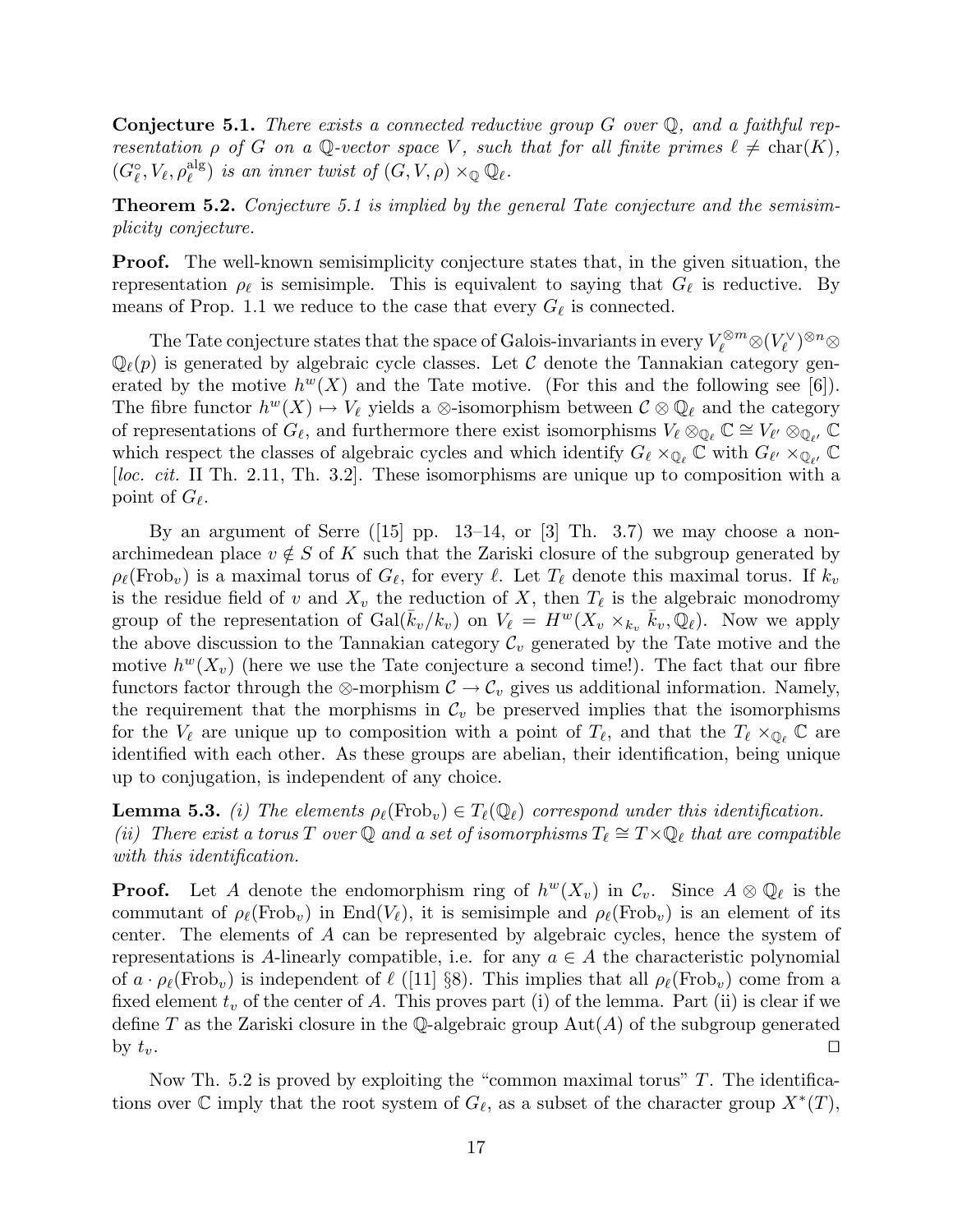is independent of  $\ell$ . Let  $\Phi$  denote this root system, W its Weyl group, and  $\rho_T$  the formal character of  $\rho_{\ell}^{\operatorname{alg}}$ <sup>alg</sup>. The form of T over  $\mathbb Q$  corresponds to a homomorphism

$$
\varphi: \mathrm{Gal}(\overline{\mathbb{Q}}/\mathbb{Q}) \to \mathrm{Aut}(X^*(T), \Phi, \rho_T).
$$

There is a quasi-split connected reductive group  $G$  over  $\mathbb Q$  with maximal torus  $T$ , root system  $\Phi$ , and a representation  $\rho$  on a vector space V with formal character  $\rho_T$ . In fact, such  $G$  is unique up to isomorphism, and determined by the composite map

$$
\mathrm{Gal}(\bar{\mathbb{Q}}/\mathbb{Q}) \xrightarrow{\varphi} \mathrm{Aut}(X^*(T), \Phi, \rho_T) \longrightarrow \mathrm{Aut}(X^*(T), \Phi, \rho_T)/W.
$$

The class of  $(G_{\ell}^{\circ}, V_{\ell}, \rho_{\ell}^{\text{alg}})$  $\mathcal{L}^{alg}_{\ell}$ ) up to inner twist corresponds to its restriction to  $Gal(\bar{\mathbb{Q}}_{\ell}/\mathbb{Q}_{\ell}).$ The theorem is proved.  $\Box$ 

# Conjecture 5.4.  $G_{\ell}^{\circ}$  is unramified for all  $\ell \gg 0$ .

The weaker assertion for a set of primes of density one is known: Prop. 1.2. In Th. 3.2 the full conjecture is proved for abelian varieties. The general conjecture is also justified by the fact that the proof of Th. 3.2 works in general provided that an analogue of Th. 3.1 (iii), a conjecture of the Shafarevich type, is available. Together, conjectures 5.1 and 5.4 imply the conjecture in the introduction in the function field case.

#### REFERENCES

- [1] N. Bourbaki, Groupes et algèbres de Lie, Paris: Masson (1981)
- [2] W. Chi, On the  $\ell$ -adic representations attached to simple abelian varieties of type IV, Bull. Austral. Math. Soc. 44 (1991) 71–78.
- [3] W. Chi,  $\ell$ -adic and  $\lambda$ -adic representations associated to Abelian varieties defined over number fields, *Amer. J. Math* **114** (1992) 315–353.
- [4] P. Deligne et al., Séminaire de géométrie algbrique  $4\frac{1}{2}$ , Cohomologie étale, Springer LN 569 (1977)
- [5] P. Deligne, La Conjecture de Weil, II, Publ. Math. IHES, 52 (1980), 138–252.
- [6] P. Deligne, et al., Hodge cycles, motives, and Shimura varieties. Lecture Notes in Mathematics 900, Springer-Verlag, Berlin (1982).
- [7] G. Faltings, Endlichkeitssätze für abelsche Varietäten über Zahlenkörpern, Invent. Math. 73 (1983) 349–366.
- [8] M. Larsen and R. Pink, Determining representations from invariant dimensions, Invent. Math. 102 (1990) 377–398.
- [9] M. Larsen and R. Pink, On  $\ell$ -independence of algebraic monodromy groups in compatible systems of representations, Invent. Math. 107 (1992) 603–636.
- [10] D. Mumford, Families of abelian varieties, Proc. Symp. Pure Math., AMS, IX (1966) 347-351.
- [11] R. Pink, On the calculation of local terms in the Lefschetz-Verdier trace formula and its application to a conjecture of Deligne, Annals of Mathematics 135 (1992) 483–525.
- [12] J.-P. Serre, Résumé des cours 1965-1966. in Annuaire du Collège de France (1966), 49-58.